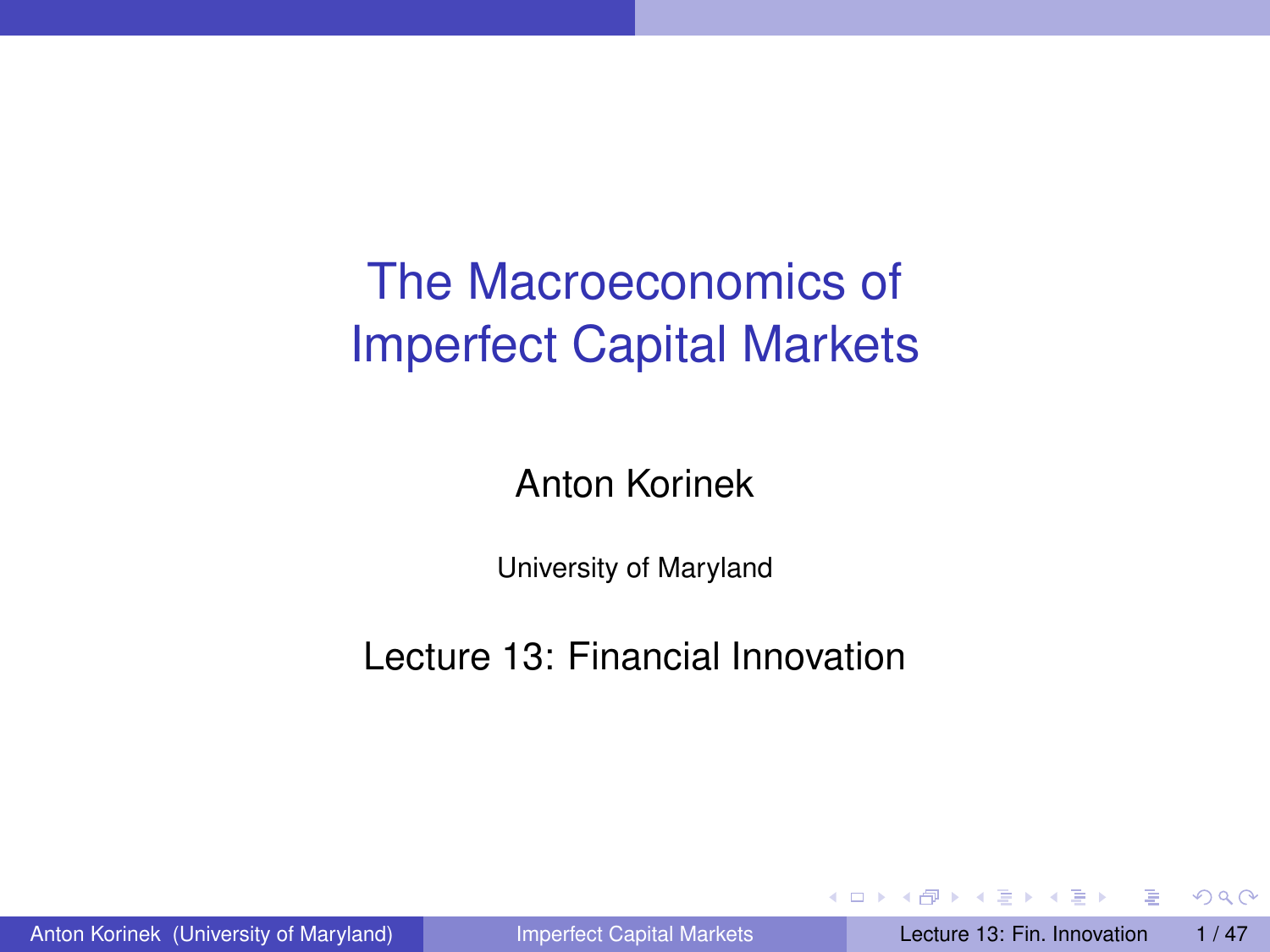# Financial Innovation



- $\triangleright$  innovation = creation of new securities (risk-sharing devices) or reduction in cost of trading securities
- $\triangleright$  concept only useful under incomplete markets
- $\triangleright$  amount of financial innovation over past 3 decades tremendous
- <sup>2</sup> **Driving Forces**
- <sup>3</sup> **Welfare Effects**

<span id="page-1-0"></span> $\Omega$ 

化重压 不重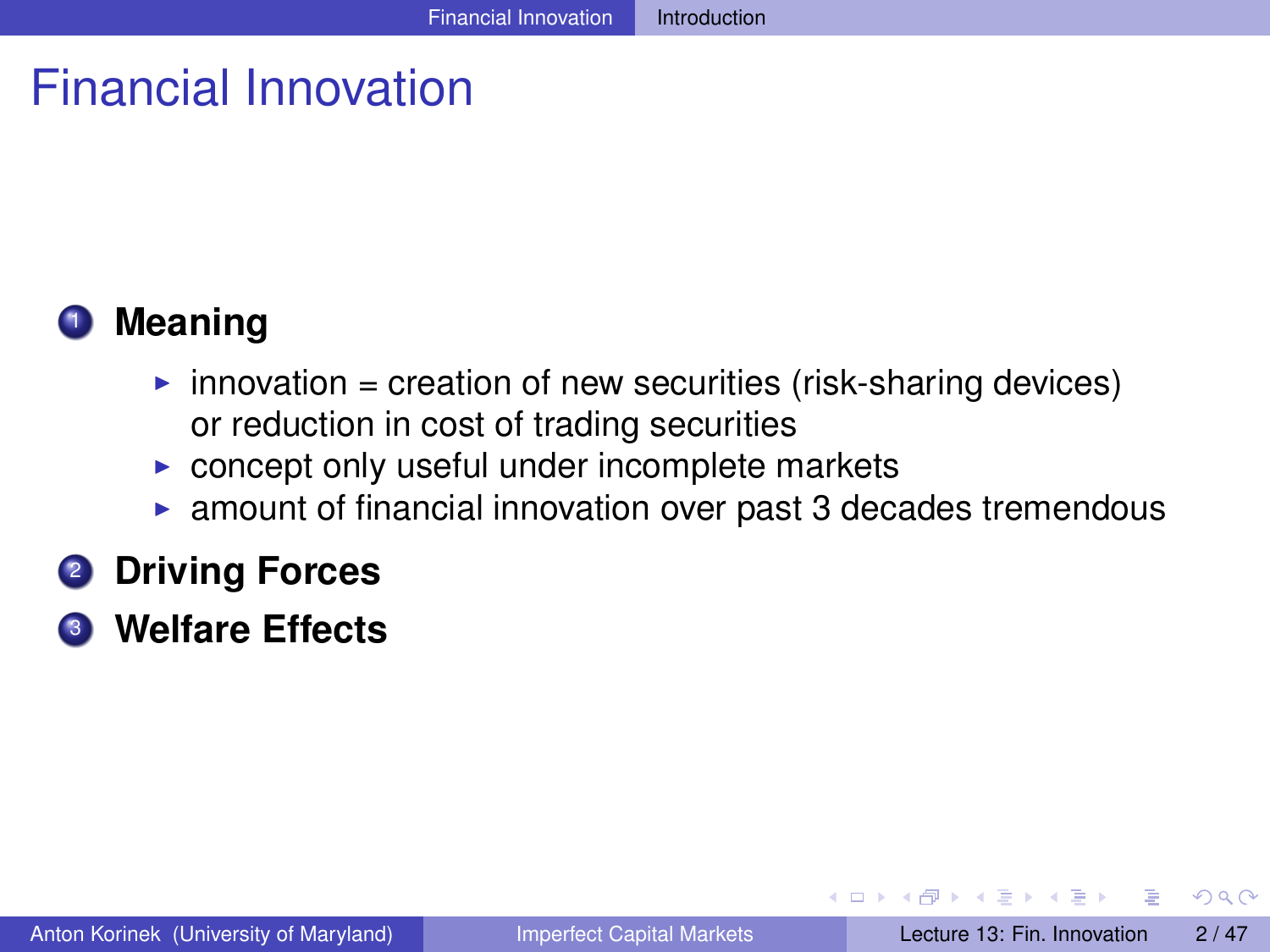# Financial Innovation

## **1** Meaning

#### <sup>2</sup> **Driving Forces**

- $\blacktriangleright$  better risk-sharing
- $\blacktriangleright$  speculation
- $\blacktriangleright$  tax minimization
- $\blacktriangleright$  rent extraction

#### <sup>3</sup> **Welfare Effects**

<span id="page-2-0"></span> $\Omega$ 

The South The

 $\sim$ 

4.000.00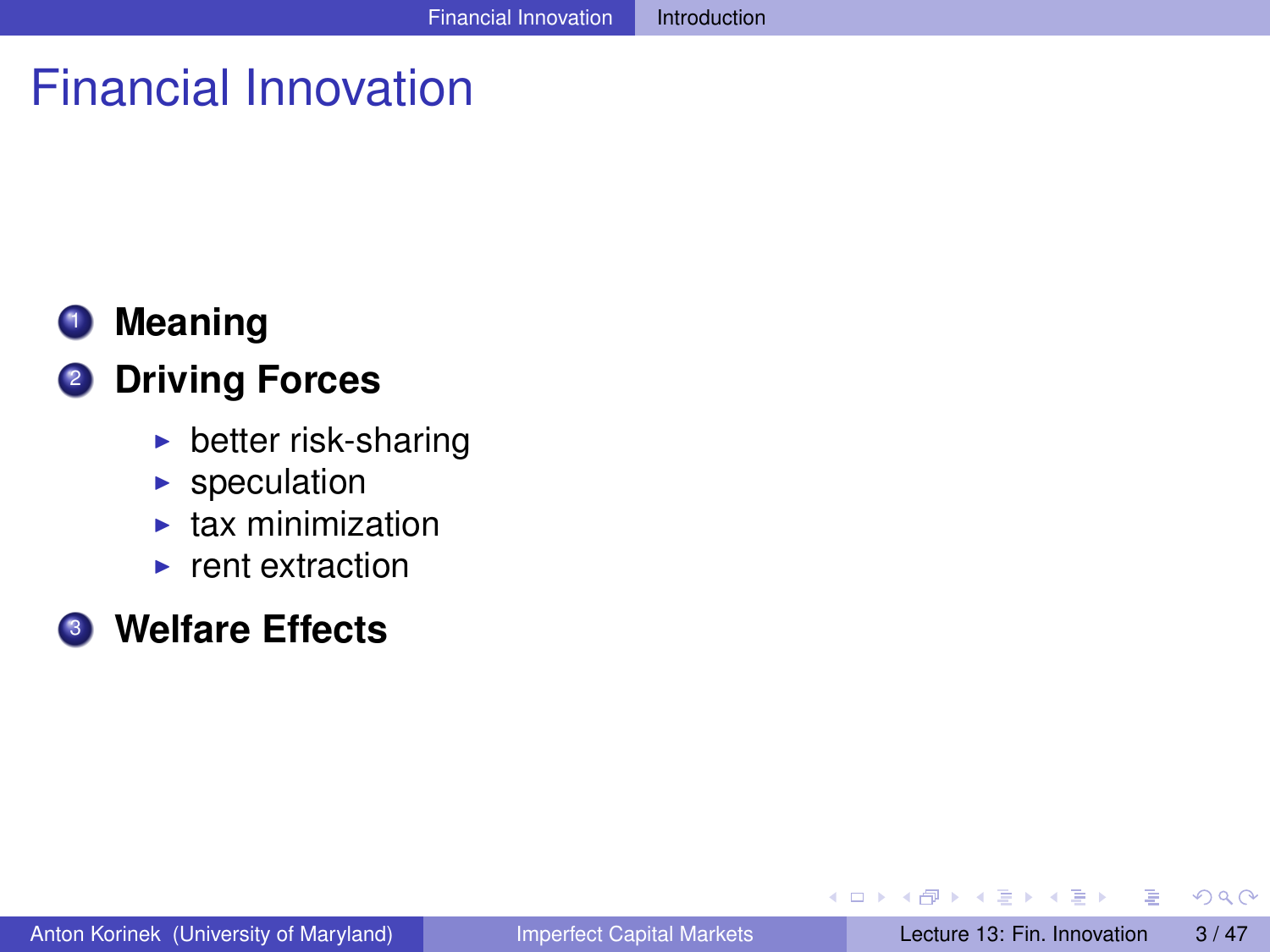# Financial Innovation

## <sup>1</sup> **Meaning**

<sup>2</sup> **Driving Forces**

## <sup>3</sup> **Welfare Effects**

- $\triangleright$  welfare theorem: financial innovation only raises welfare unambiguously if it restores first-best equilibrium
- $\triangleright$  in presence of market imperfections, financial innovation may reduce welfare:
	- $\star$  under incomplete markets: create pecuniary externalities
	- $\star$  under belief disagreements: increase speculation
	- under agency problems: increase moral hazard
	- $\star$  under risk-shifting: increase bailouts
	- $\star$  .

<span id="page-3-0"></span> $\Omega$ 

 $\mathcal{A}$  and  $\mathcal{A}$  in the set of  $\mathbb{R}$  is  $\mathcal{A}$  . The set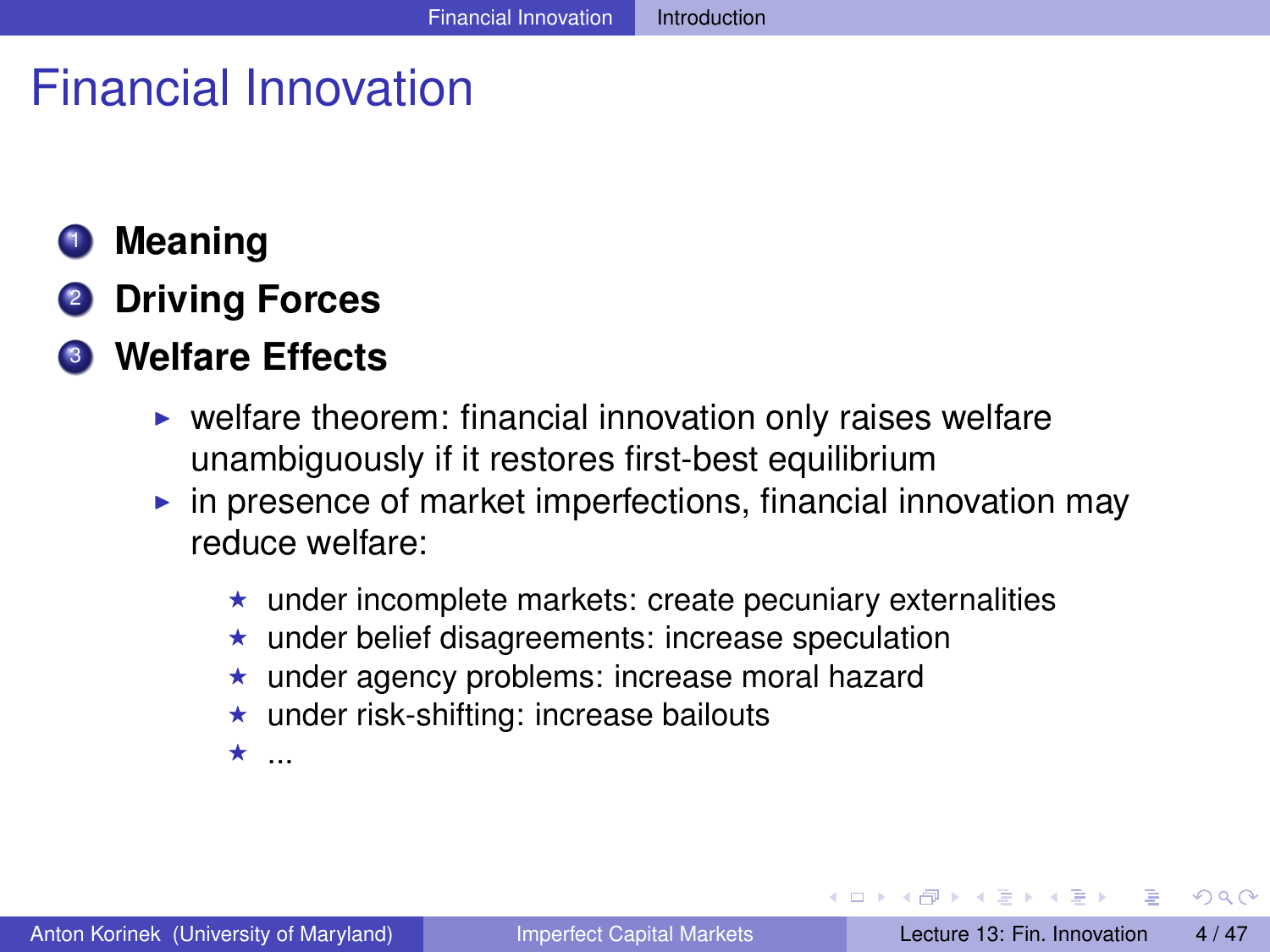# Optimal Security Design

#### **Allen and Gale (RFS, 1988): Optimal Security Design**

- market structure is endogenous to incentives to create securities
- **•** study optimal design of a firm's securities given costly issuance

#### **Main insights:**

- **•** firm should split income stream such that payoffs are allocated to the agents who value them most
- debt and equity not generally optimal
- equilibrium constrained efficient

<span id="page-4-0"></span> $\Omega$ 

イロト イ押 トイラト イラト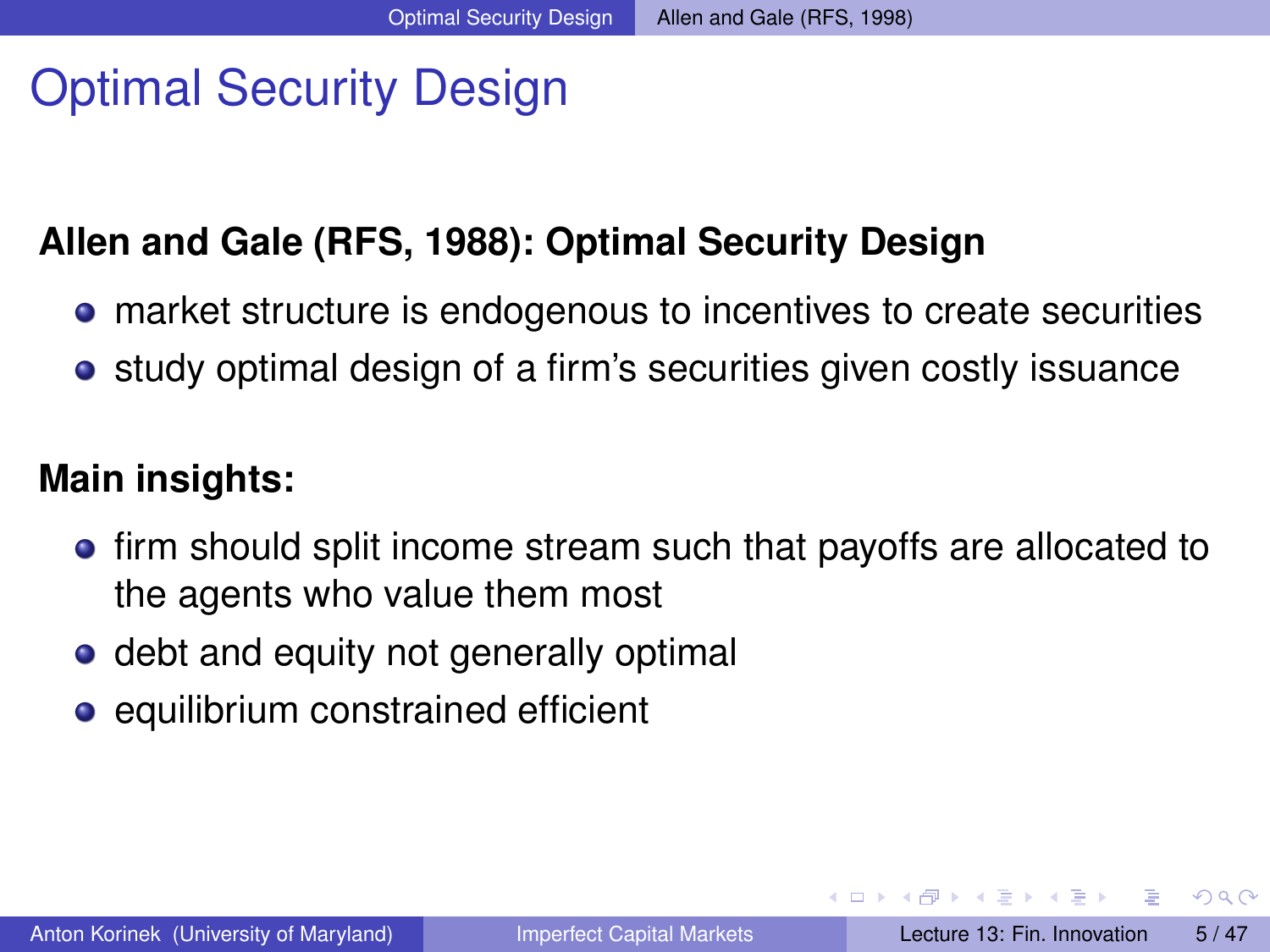## Model Setup

#### **Structure of Model:**

- 2 dates:  $t = 0, 1$
- **•** states of nature  $s \in S$  with probabilities  $\pi_s$
- *j* ∈ *J* types of firms (continuum each)
- **•** *i* ∈ *l* types of consumers (continuum each)
- single consumption good

<span id="page-5-0"></span> $\Omega$ 

 $\mathcal{A}$  and  $\mathcal{A}$  in the set of  $\mathbb{R}$  is  $\mathcal{A}$  . The set

a miller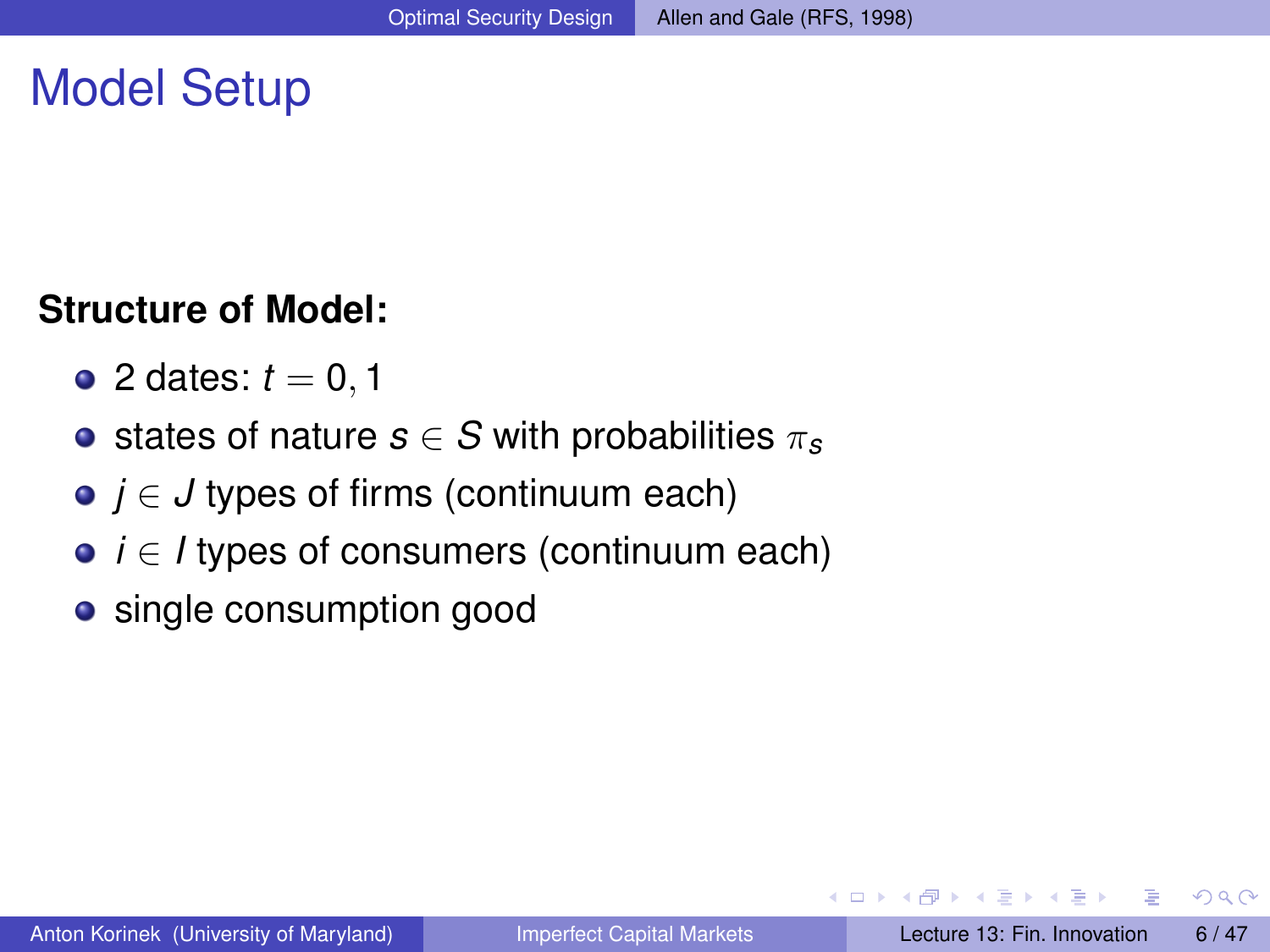## Firms (Producers)

#### **Firms (producers) defined by two elements:**

## **1** Security set:

- ▶ production plan  $y_i$  ∈  $Y_i$  where  $y_i = \{y_i(s)\}\$ is output in state *s*
- $\triangleright$  financial structure *e* ∈ *E<sub>i</sub>* consisting of *k* < 2 securities
- ► described by dividends  $r^k$   $(e) \geq 0$  s.t.  $r^1$   $(e) + r^2$   $(e) = y$
- $\blacktriangleright$  trade in market at value  $v^k(e)$
- $\blacktriangleright$  total firm market value  $MV(e) = \sum_{k} v^{k}(e)$
- <sup>2</sup> Cost function:
	- In function  $C_i(e)$  captures cost of inputs and security issuance null set satisfies  $C(0) = 0$

Firm objective:

$$
\max_{e\in E_j} MV\left(e\right)-C_j\left(e\right)
$$

<span id="page-6-0"></span> $\Omega$ 

イロト イ押ト イヨト イヨト ニヨ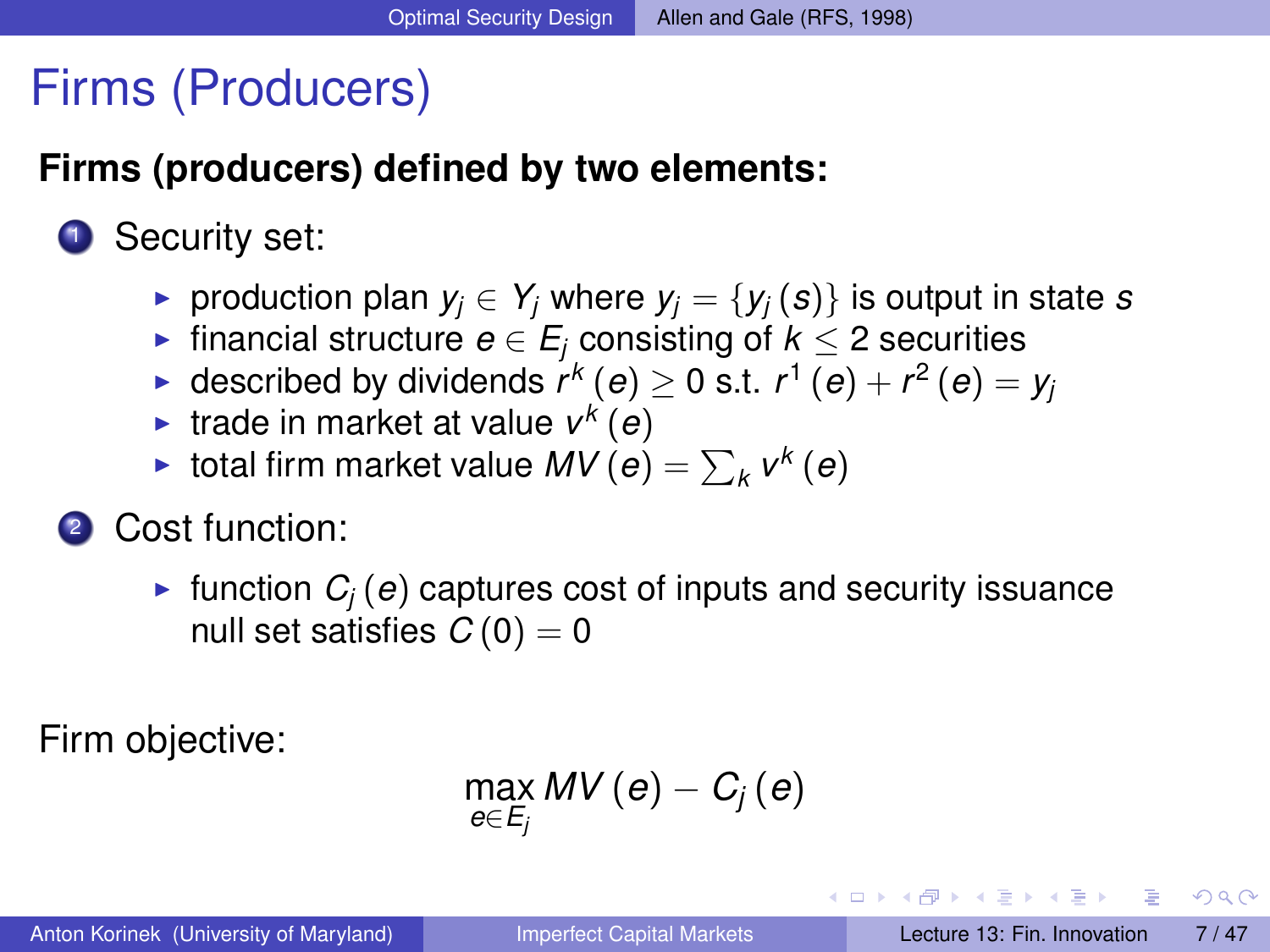## Consumers

## **Setup of Consumers:**

- $\bullet$  denote  $\Omega$  set of all possible consumption bundles
- $x \in Ω$  can be written  $x = (x^0, x^1)$  where  $x^1 = \{x^1(\boldsymbol{s})\}$
- Consumer *i* is characterized by two elements:
- $\bullet$  utility function  $U_i(x)$
- endowment *w<sup>i</sup>* ∈ Ω
- budget constraints:

$$
x^{0} = w_{i}^{0} - \alpha v
$$
  

$$
x^{1} = w_{i}^{1} + \alpha r
$$

yields consumption as a function of  $x = \xi_i(\alpha, v)$ 

o optimization problem:

$$
\max_{e \in E_j} U_i(\xi_i(\alpha, v)) \quad \text{s.t.} \quad \xi_i(\alpha, v) \geq 0
$$

<span id="page-7-0"></span> $\Omega$ 

イロト イ押ト イヨト イヨトー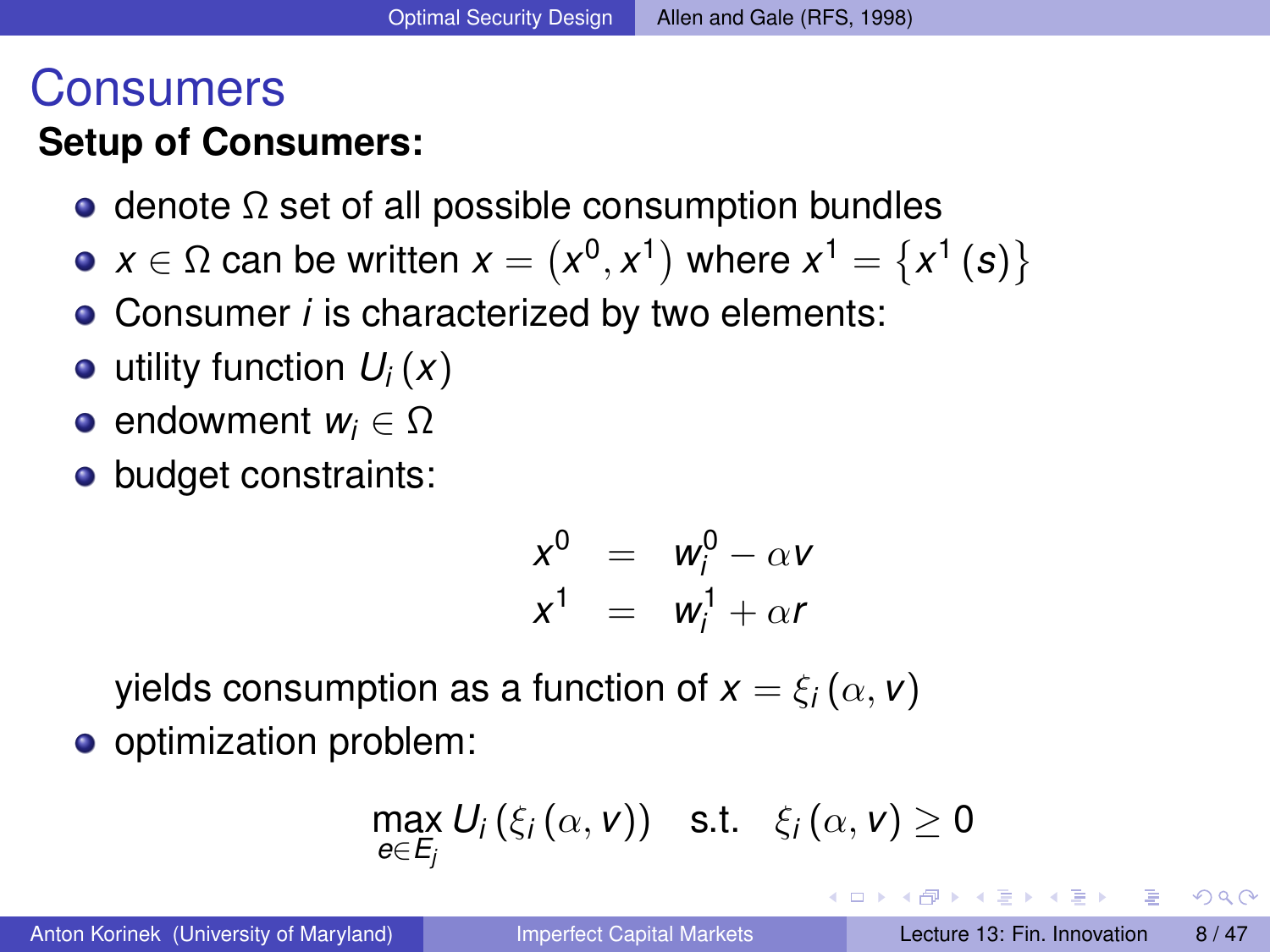## Example 1

#### **Example with Debt and Equity:**

- two states of nature  $s=1,2$  with probabilities  $\frac{1}{2}$
- one type of firm with production set  $Y = \{0, \bar{y}\}\$ where  $\bar{y}(1) = 1$  and  $\bar{y}(2) = 2$
- **•** issue up to two securities at cost  $c_1 + c_2$
- two types of consumers: *n* is risk-neutral, *a* is risk-averse  $\rightarrow$   $U_n = x^0 + E\left[ x^1 \right]$  and  $U_a = x^0 + E\left[ V\left( x^1 \right) \right]$  with  $V' > 0 > V''$ for example: assume  $V(x) = 2 \ln(1 + x)$
- define marginal utility of type *i* as  $\mu_{i\mathbf{s}}\left(\mathbf{x}^{i}\right)=\pmb{p}_{i\mathbf{s}}\left(\mathbf{x}^{i}\right)/\pi_{\mathbf{s}}$

<span id="page-8-0"></span> $\Omega$ 

イロト イ押ト イヨト イヨト ニヨ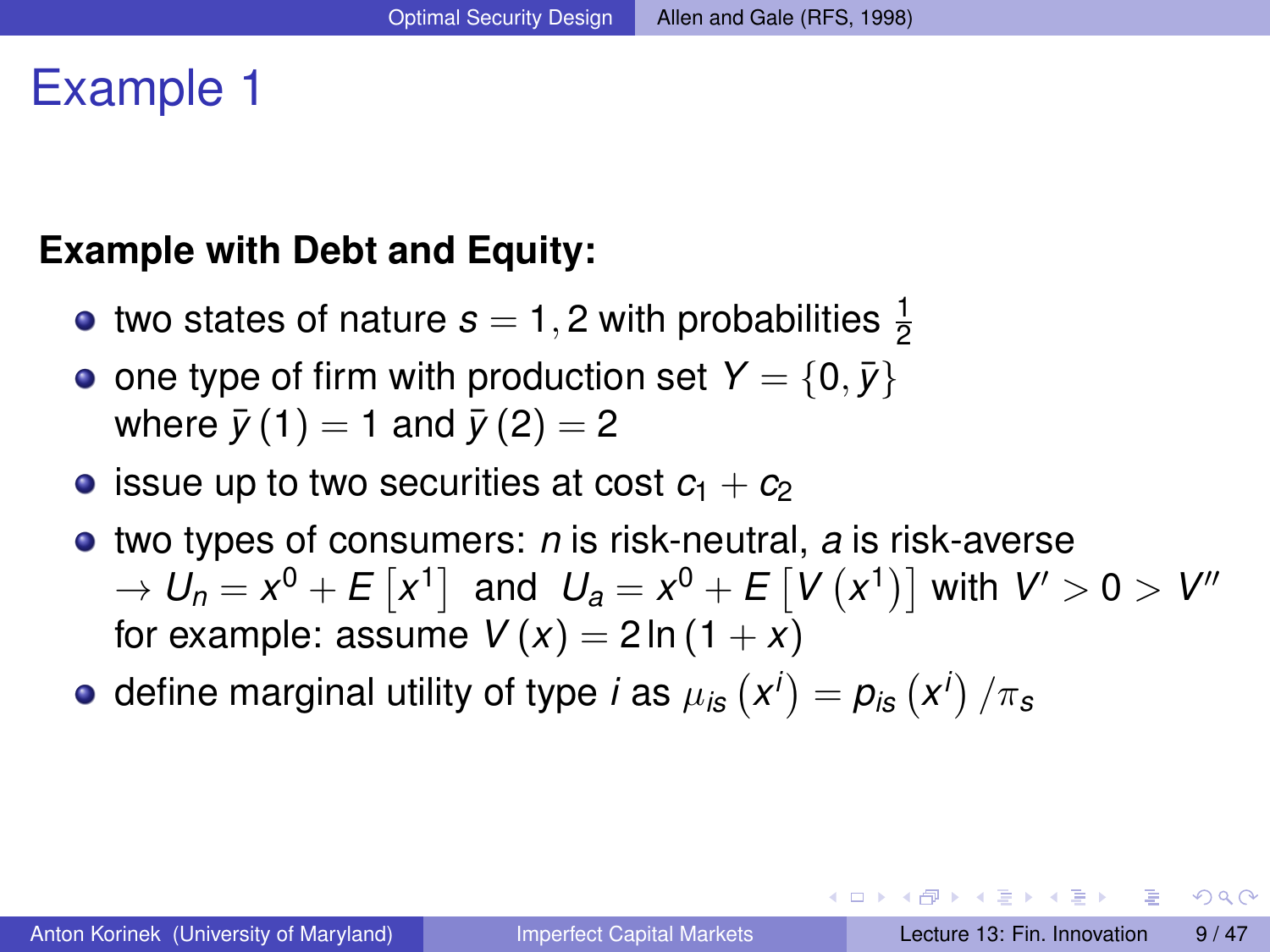# Example 1, Case (a)

## **Example with Debt and Equity: (a) assume**  $c_1 = 0$

- all firms operate and issue at least one security
- if  $c_2$  is large, they issue only equity:  $r^1\left( s \right) = \bar y\left( s \right) \forall s$
- if both agents hold security then state price  $\mu_s = \mu_{ns} = 1$
- value of one-security firm is  $\sum_{\bm{s}} \pi_{\bm{s}} \mu_{\bm{s}} \bar{\bm{y}}\left(\bm{s}\right) = 1.5$
- also: in given example,  $\sum_{\bm{s}}\pi_{\bm{s}}\mu_{\bm{a}\bm{s}}=1.057$  $\rightarrow$  risk-averse consumers would value debt more
- $\rightarrow$  if  $c_2$  is small enough, some firms issue equity and debt: in fact, it is optimal to issue maximum debt possible  $r^2\left( s \right) = 1$
- $\rightarrow$  in equilibrium there will be three securities: equity of both types of firms and debt

|       | Claim Payoff $s = 1$ Payoff $s = 2$ Price |                 |
|-------|-------------------------------------------|-----------------|
|       |                                           | 1.057           |
| $r^2$ |                                           | 0.500           |
|       |                                           | メロトメ部 トメミトメミトーズ |

<span id="page-9-0"></span> $\Omega$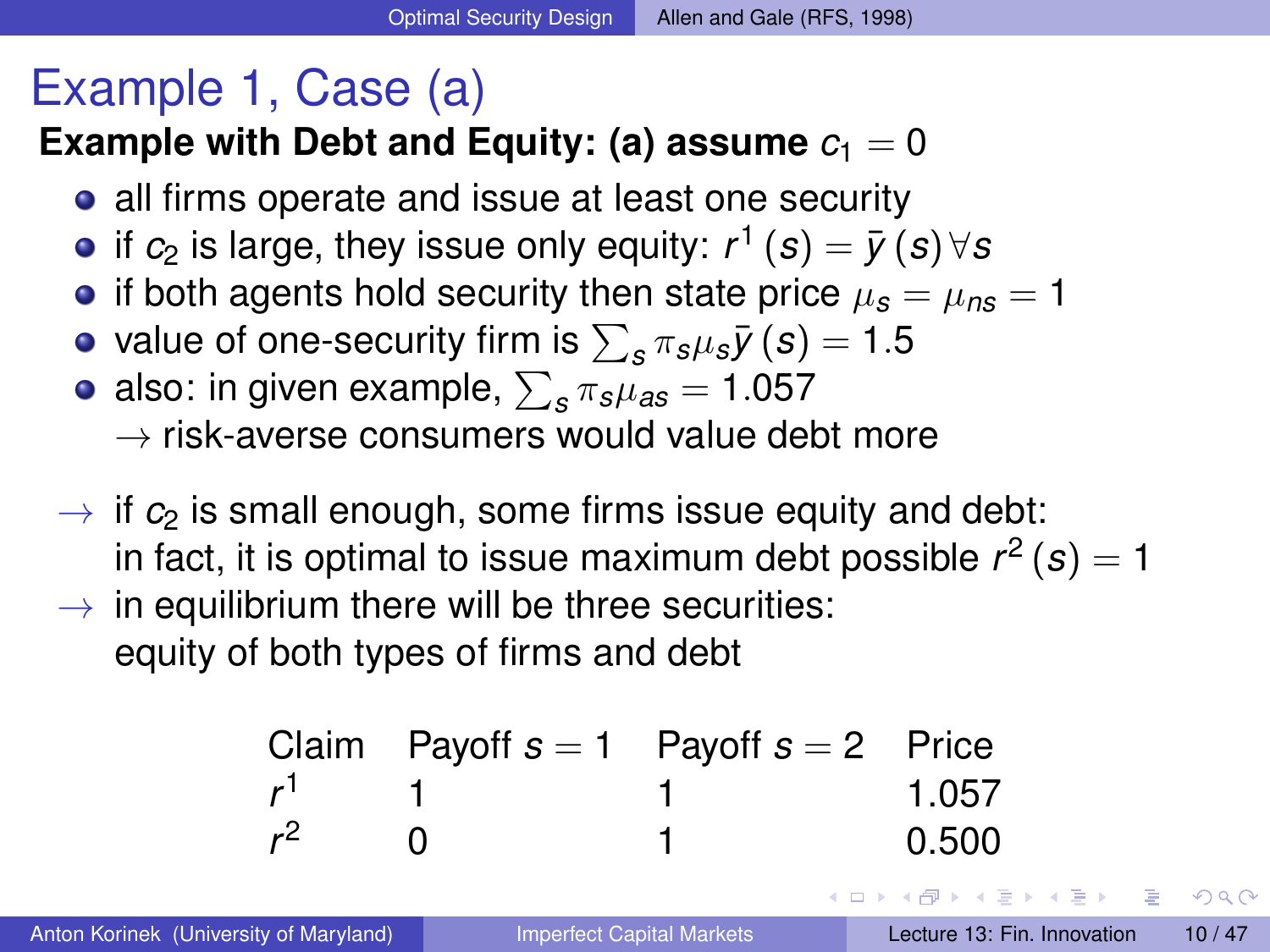# Example 1, Case (b)

#### **Example with Debt and Equity, (b) assume**  $c_1 > 0$ :

- firms operate only if  $c_1 < 1.5$   $V'(0)$
- as  $c_1$  declines below that level,
	- $\blacktriangleright$  firms initially issue only equity
	- **•** only risk-averse consumers buy equity since  $\mu_{as} > 1$
	- $\triangleright$  as  $c_1$  falls, more and more firms operate
- once  $\mu_{as}$  has declined enough, risk-neutral consumers enter
- $\bullet$  at  $c_1 = 1.5$ , all firms invest and are held by risk-neutral consumers

<span id="page-10-0"></span> $\Omega$ 

イロメ イ何 メラモ メラメー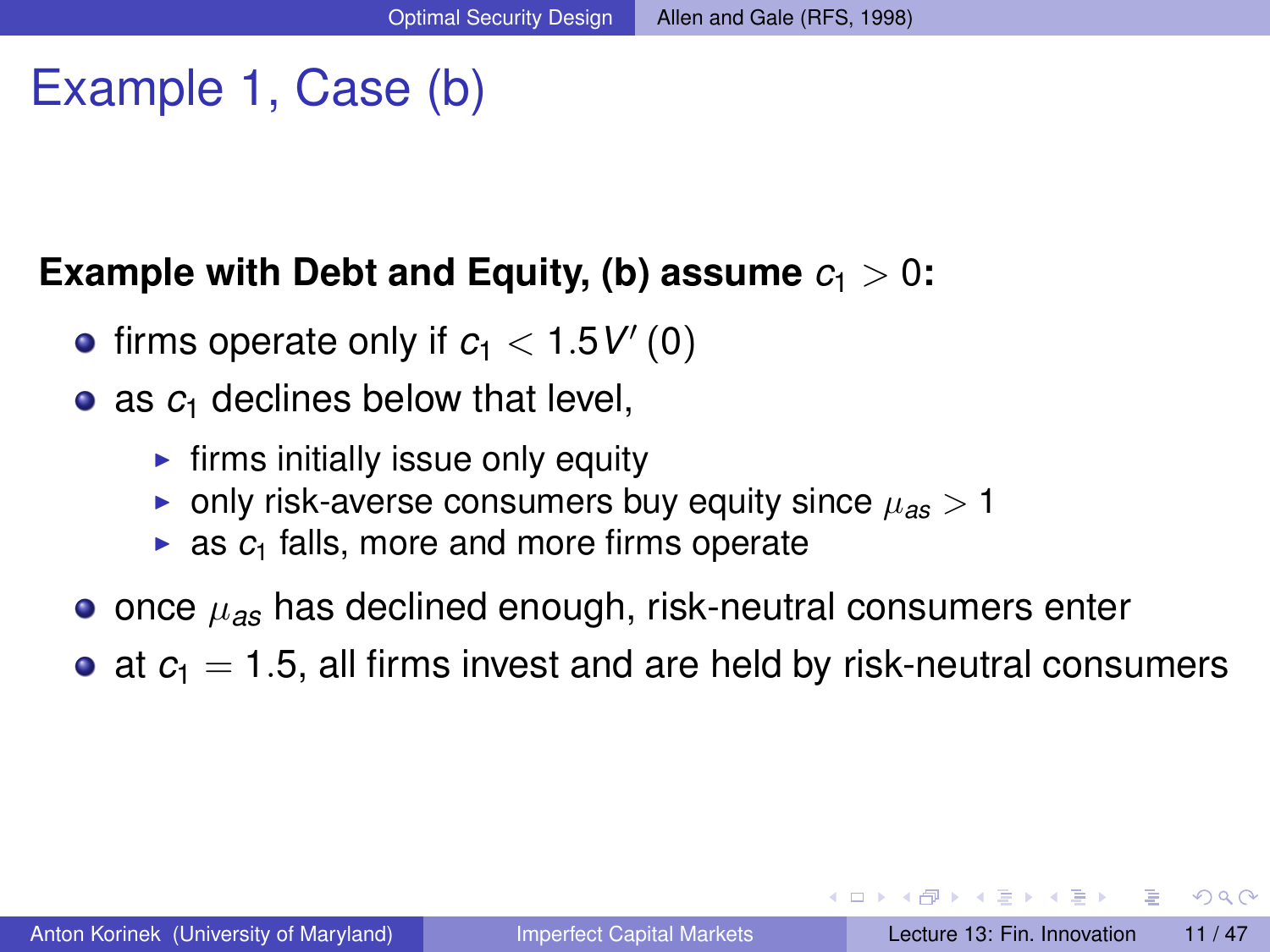## Optimal Security Issuance: Example



<span id="page-11-0"></span> $QQ$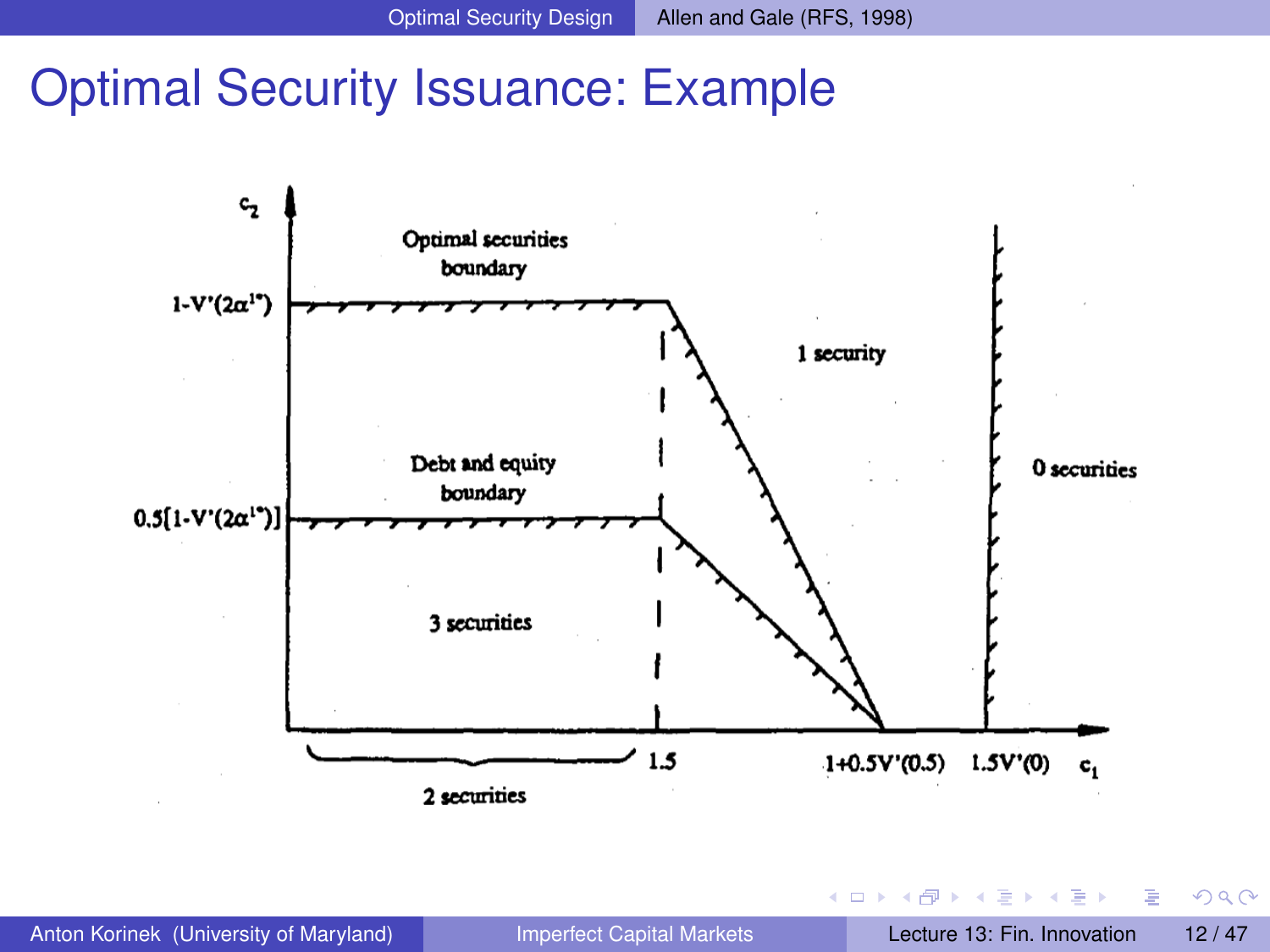# Example 2, Case (a)

**Example with Unrestricted Securities, (a) assume**  $c_1 = 0$ **:** 

- all firms operate and issue at least one security
- if  $c_2$  is large, they issue only equity:  $r^1\left( s \right)=\bar y\left( s \right) \forall s$
- $\bullet$  but  $\mu_{a1} > \mu_{n1} = \mu_{n2} > \mu_{a2}$ : risk-averse agents value state 1 more/state 2 less  $\rightarrow$  debt is not an efficient security
- $\rightarrow$  it is optimal to create securities that cater to investor types
- $\rightarrow$  provide payoffs from each state of nature to investor who values it most
- <span id="page-12-0"></span> $\rightarrow$  pure contingent claims  $=$  very general result

| Claim | Payoff | s = 1 | Payoff | s = 2 | Price |
|-------|--------|-------|--------|-------|-------|
| $r^1$ | 1      | 0     | 0.614  |       |       |
| $r^2$ | 0      | 2     | 1.000  |       |       |

\nAnton Korinek (University of Maryland)

\n

| Apperfect Capital Markets | Leture 13: Fin. Innovation | 13/47 |
|---------------------------|----------------------------|-------|
|---------------------------|----------------------------|-------|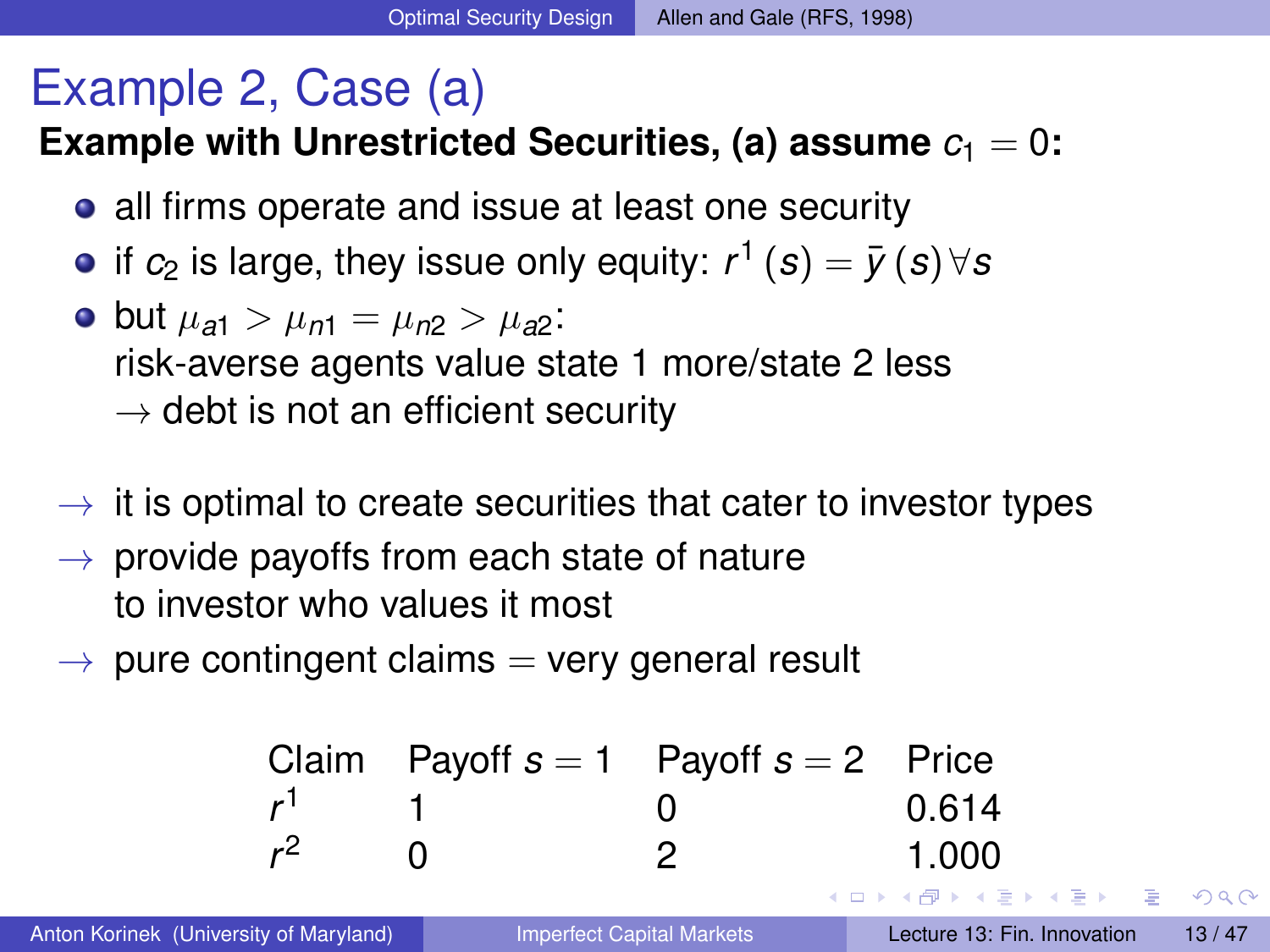# Example 2, Case (b)

#### **Example with Unrestricted Securities, (b) assume**  $c_1 > 0$ **:**

- firms operate only if  $c_1 < 1.5$   $V'(0)$
- as  $c_1$  declines below that level,
	- $\blacktriangleright$  firms initially issue only equity
	- **•** only risk-averse consumers buy equity since  $\mu_{as} > 1$
	- $\triangleright$  as  $c_1$  falls, more and more firms operate
- optimal securities boundary is higher than debt and equity boundary because payoff allocation more efficient

<span id="page-13-0"></span> $\Omega$ 

イロメ イ何メ イモメノモメ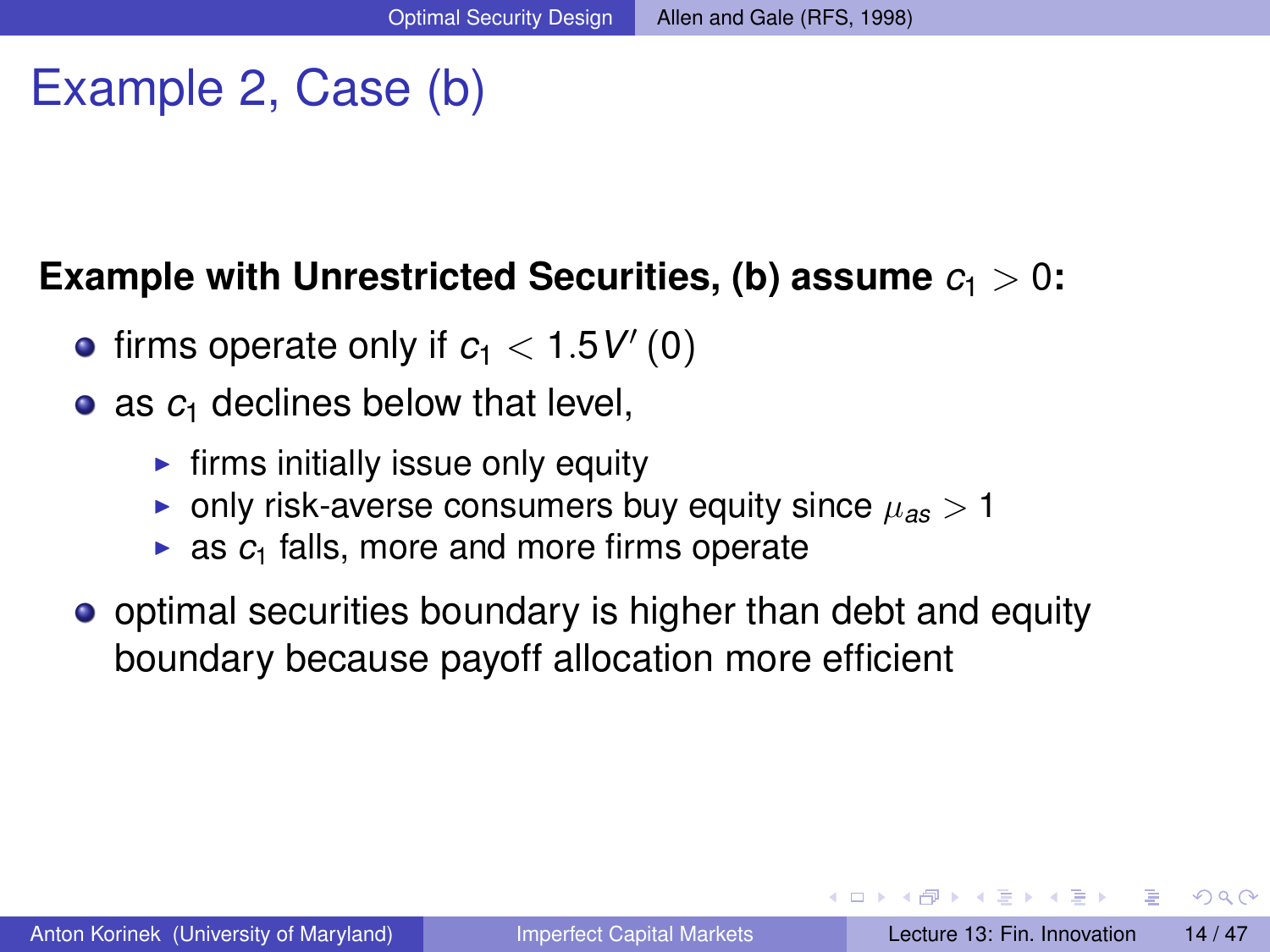# Speculation and Risk-Sharing

## **Simsek (QJE, 2013): Speculation and Risk-Sharing with New Financial Assets**

- If agents have different beliefs, trade for risk-sharing AND speculation
- **•** new financial assets increase speculation
- outcomes involve greater portfolio risks
- macro economy experiences greater volatility  $\bullet$

<span id="page-14-0"></span> $\Omega$ 

イロト イ押 トイラト イラト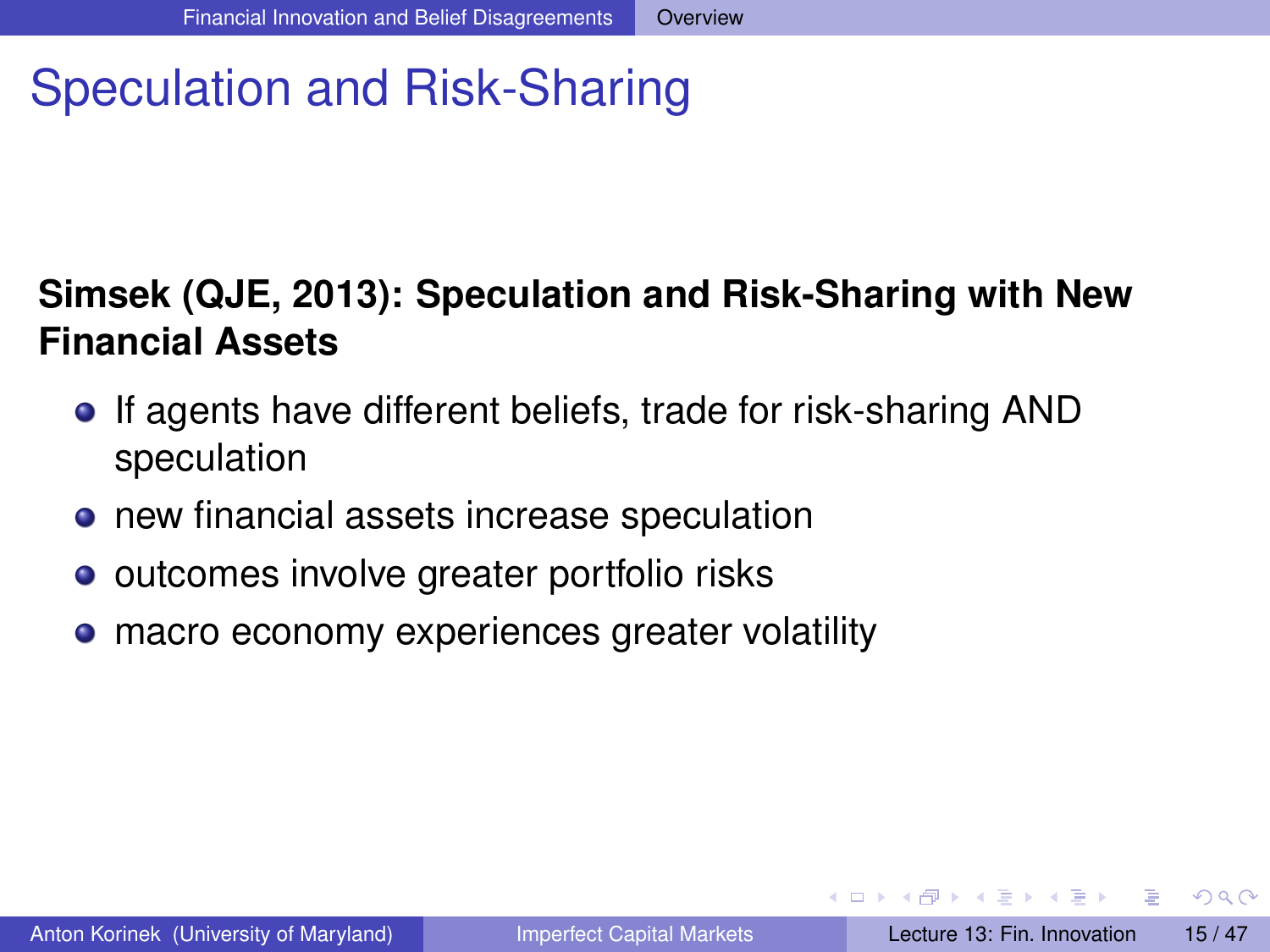# Financial Innovation for Rent Extraction

## **Korinek (2013): Financial Innovation for Rent Extraction**

**Motivation:** losses during crises magnified by financial innovation:

- Numerous "innovations" to leverage FDIC-bailouts:
	- $\triangleright$  rise of repos
	- $\triangleright$  effective seniority through short-term liabilities

 $\blacktriangleright$  ...

- "Innovative" types of mortgages
- "Innovations" to circumvent capital adequacy requirements
- Role of CDSs in the demise of AIG

 $\bullet$  . . .

D.

<span id="page-15-0"></span> $\Omega$ 

イロメ イ何 メラモ メラメー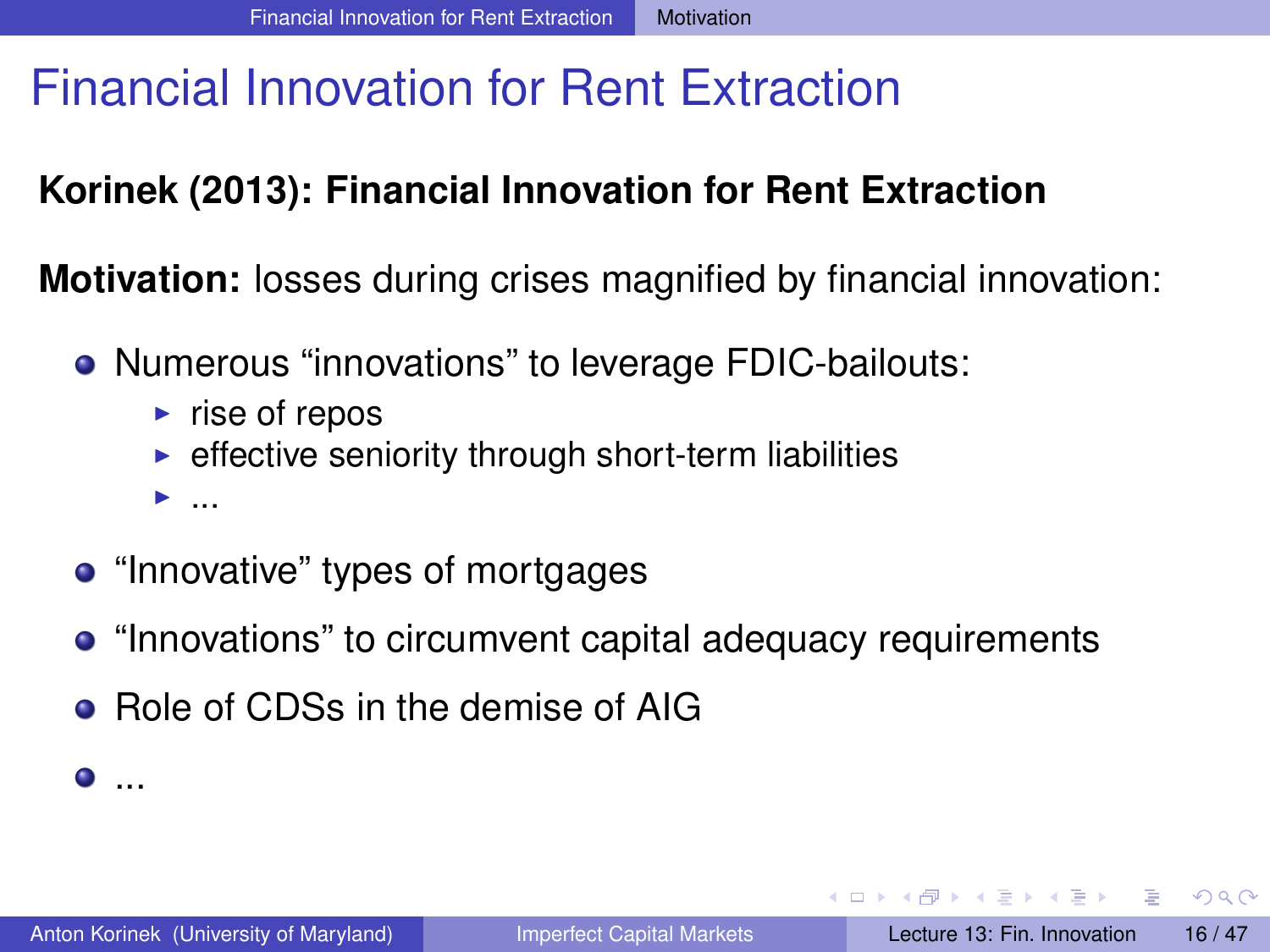# **Motivation**

## **Unprecedented losses have led to unprecedented bailouts**

- Social desirability of bailouts hotly debated:
	- bailouts increase ex-post efficiency
	- <sup>2</sup> bailouts deteriorate ex-ante incentives ("moral hazard")
	- $\Rightarrow$  trade-off between efficiency and incentive effects
- Financial innovation massively deteriorates the balance between efficiency and incentive effects

<span id="page-16-0"></span> $\Omega$ 

イロ トラ 河 トラ モトラ モト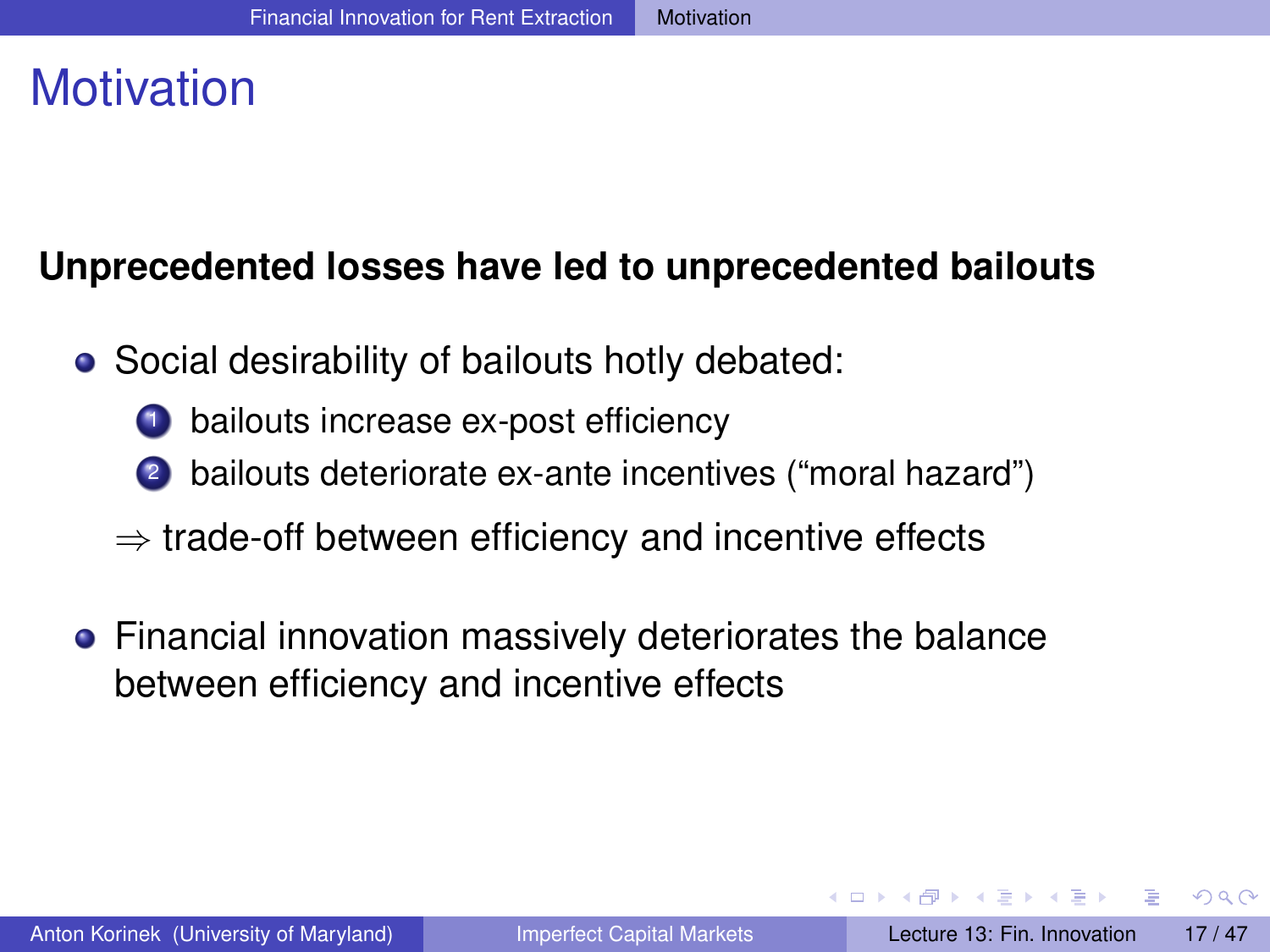## Further Motivation



<span id="page-17-0"></span>

Anton Korinek (University of Maryland) [Imperfect Capital Markets](#page-0-0) Lecture 13: Fin. Innovation 18/47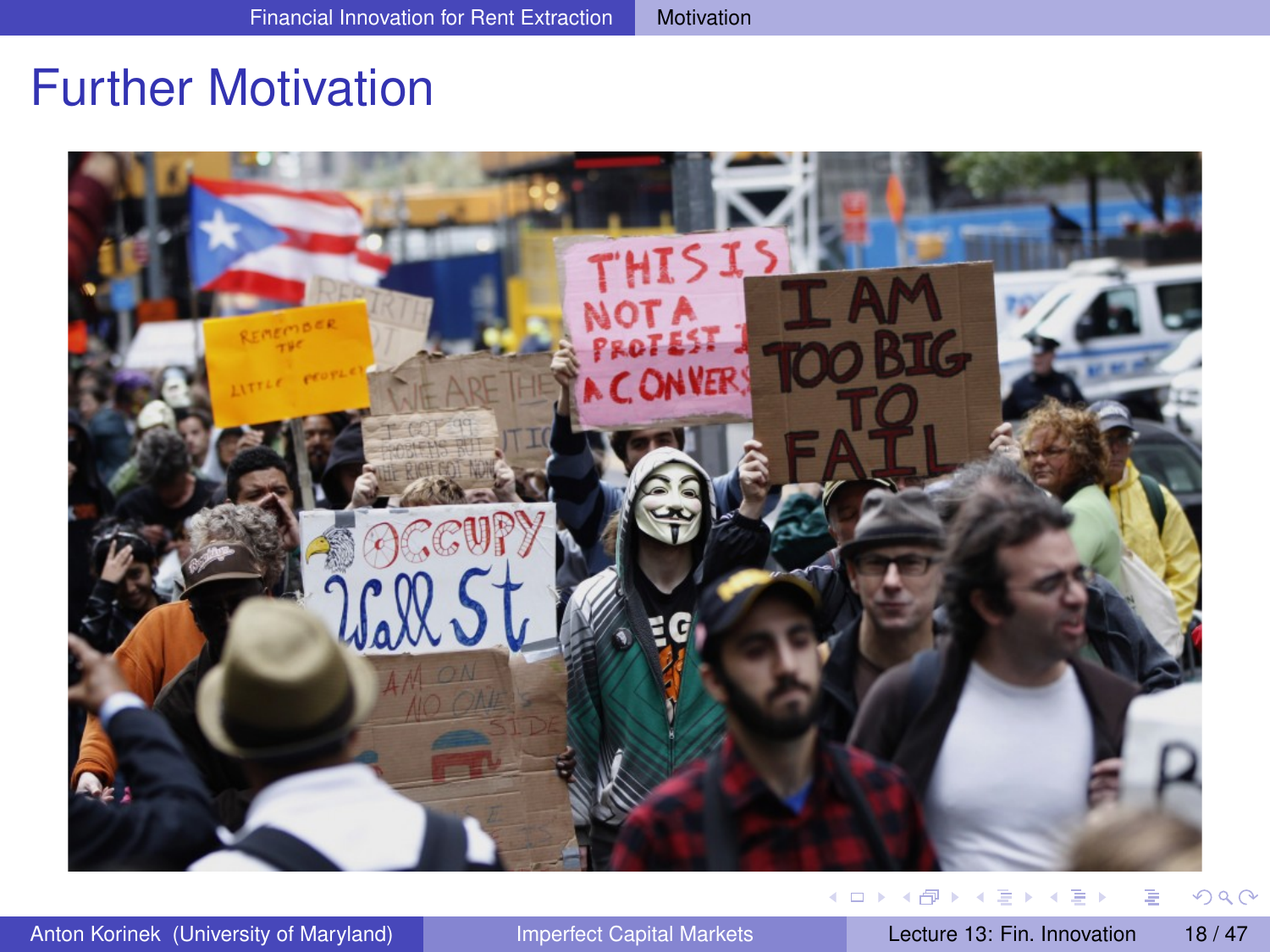# Key Considerations

- <sup>1</sup> study an economy with bankers and households
- <sup>2</sup> two types of financial market incompleteness:
	- $\triangleright$  bankers need net worth to intermediate capital
	- $\triangleright$  incomplete insurance markets between bankers and households
- <sup>3</sup> analyze two mechanisms to transfer resources between them:
	- $\blacktriangleright$  financial innovation
	- $\blacktriangleright$  bailouts

<span id="page-18-0"></span> $\Omega$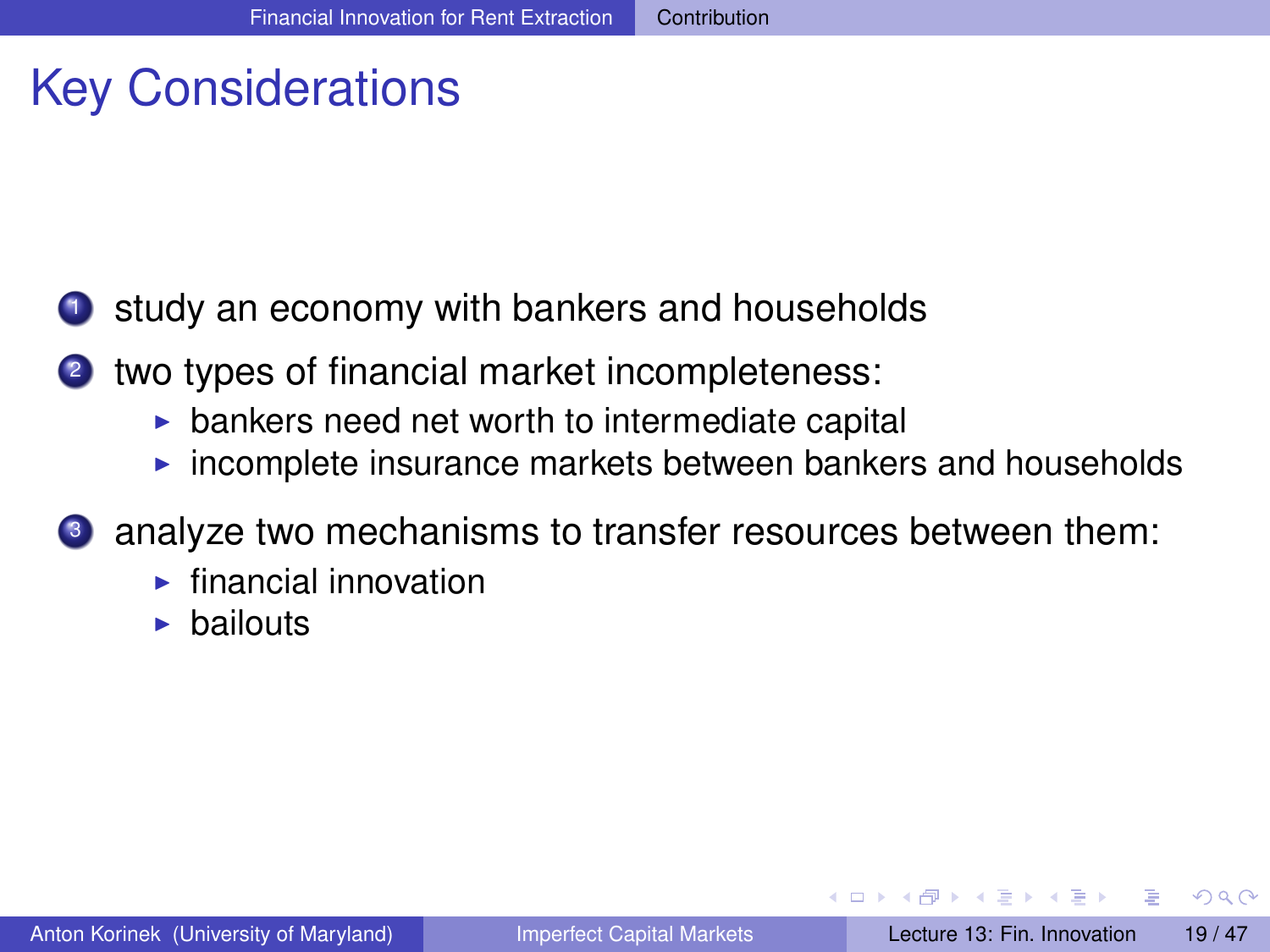## Key Results

- **1** financial innovation and bailouts are close substitutes:
	- $\triangleright$  both improve welfare by extending span of feasible transfers
- <sup>2</sup> if both are present, however, arbitrage opportunities arise → *financial innovation for rent extraction*
- <sup>3</sup> macroeconomic implications:
	- $\blacktriangleright$  large bank profits in good times, large losses in bad times
	- $\triangleright$  redistribution from households to bankers
	- $\blacktriangleright$  increased consumption volatility
	- $\triangleright$  higher output volatility and negative NPV investments
	- $\blacktriangleright$  increased risk premia
- <sup>4</sup> delineate policy lessons

<span id="page-19-0"></span> $\Omega$ 

イロメ イ何メ イモメノモメ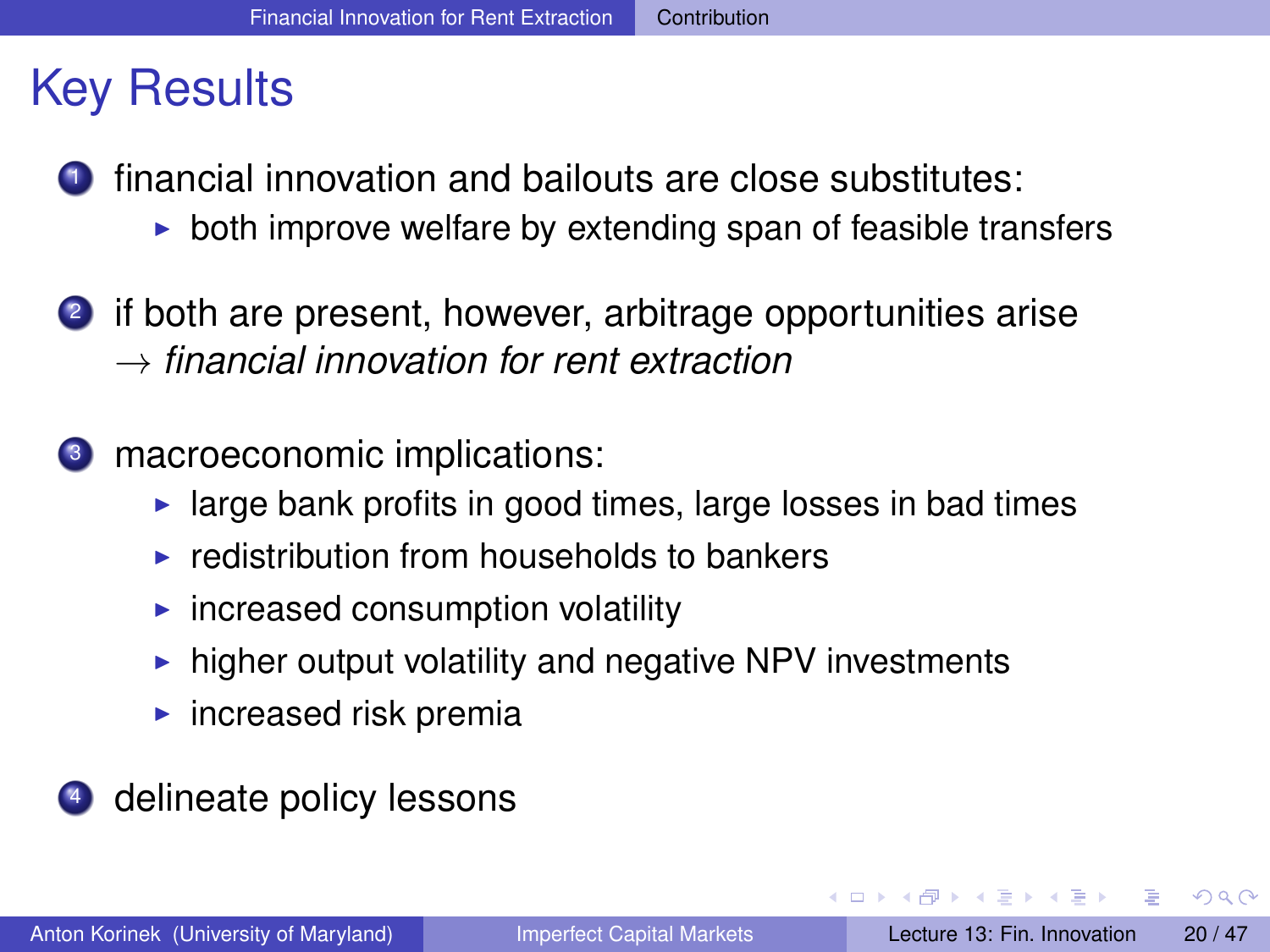## **Literature**

#### **Contribution to the Literature:**

- Literature on bailouts and "moral hazard:" e.g. Bagehot (1873), ...
- Literature on financial innovation: e.g. Allen and Gale (1989, 1991), Simsek (2011), ...
- Literature on rent extraction by financial sector: e.g. Akerlof and Romer (1993), Philippon and Reshef (2009), ...

<span id="page-20-0"></span> $\Omega$ 

イロ トラ 河 トラ モ トラ モ トー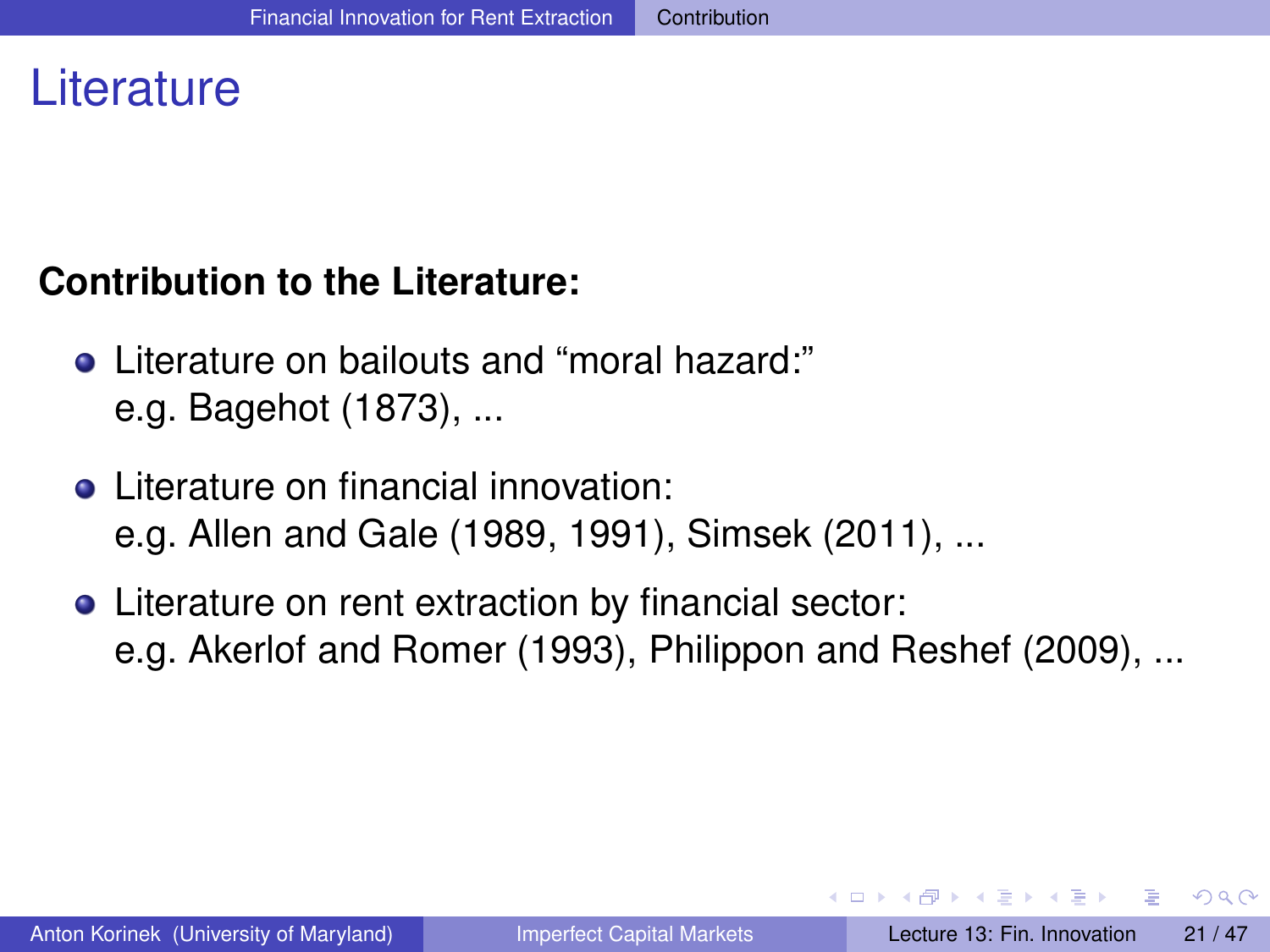## Benchmark Model

## **Benchmark model:**

- $\bullet$  two agents: households and bankers *i* ∈ {*h*, *b*}
- two states of nature  $s \in \{L, H\}$
- two time periods:
	- $\blacktriangleright$  period 0: collect endowments
	- $\triangleright$  period 1: execute allocation systems
		- $\rightarrow$  determine wealth  $w_{is}$  to be carried into next period
	- $\triangleright$  period 2: production and consumption
- **Probabilities and initial endowments:**

|                       | $s = L$             | $s = H$ |
|-----------------------|---------------------|---------|
| probability           | $\pi < \frac{1}{2}$ |         |
| households $e_h$      | e                   | e       |
| banker e <sub>h</sub> | eı                  | eц      |

<span id="page-21-0"></span> $\Omega$ 

イロメ イ押メ イヨメ イヨメー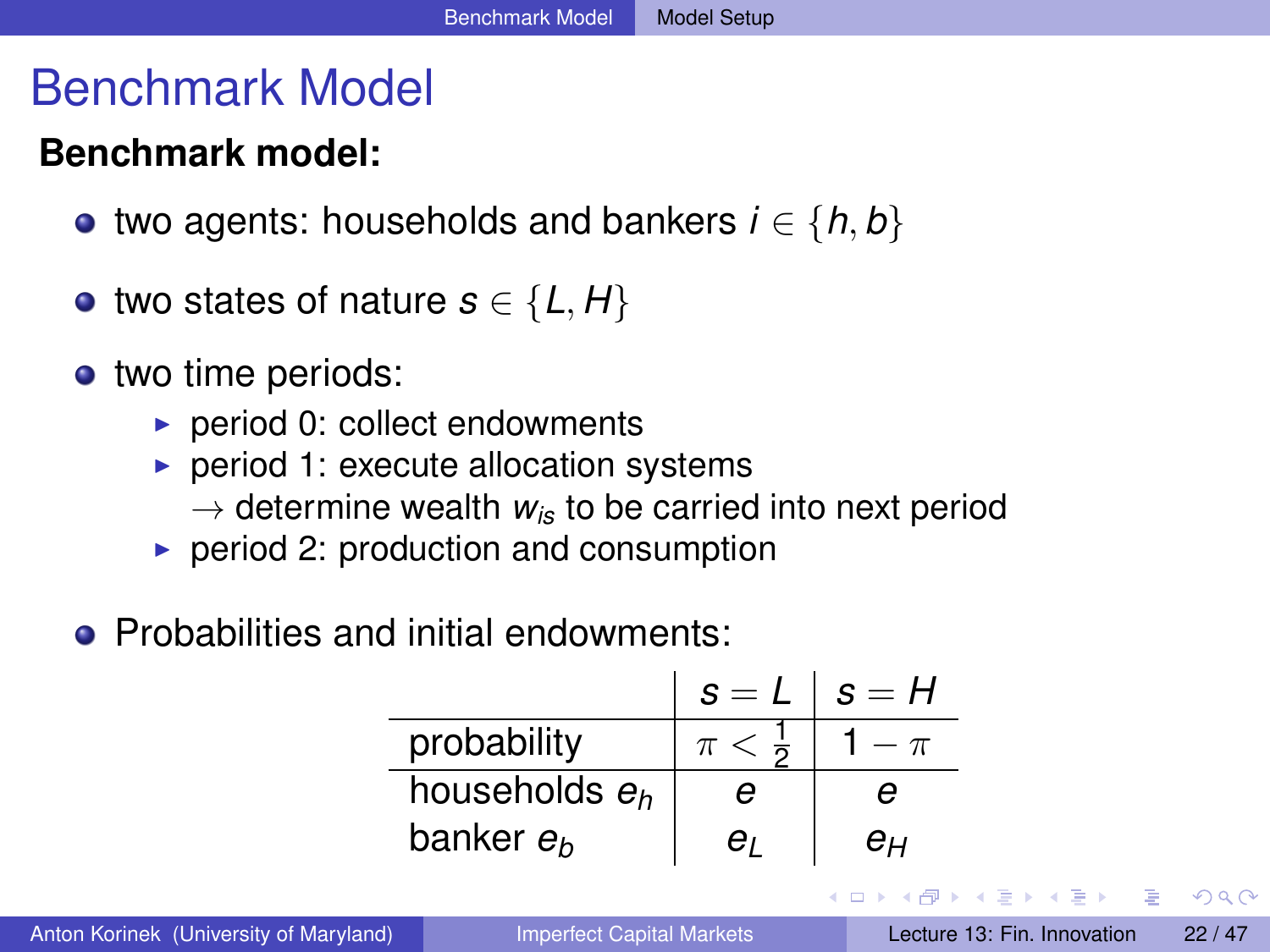## Period 1

#### **Collect endowments**

#### **Apply different allocation systems:**

- **E** autarky  $A(\cdot)$
- $\blacktriangleright$  Walrasian market  $\mathcal{M}(\cdot)$
- production  $\mathcal{P}(\cdot)$
- **In** uncompensated transfers ("bailouts")  $\mathcal{B}(\cdot)$
- compensated transfer rules  $\mathcal{T}(\cdot)$
- ▶ combinations, e.g.  $\mathcal{M}(\mathcal{P}(\cdot)), \mathcal{B}(\mathcal{M}(\cdot)), \mathcal{B}(\mathcal{P}(\cdot)), ...$

 $\blacktriangleright$  ...

в

<span id="page-22-0"></span> $\Omega$ 

イロト イ押ト イヨト イヨトー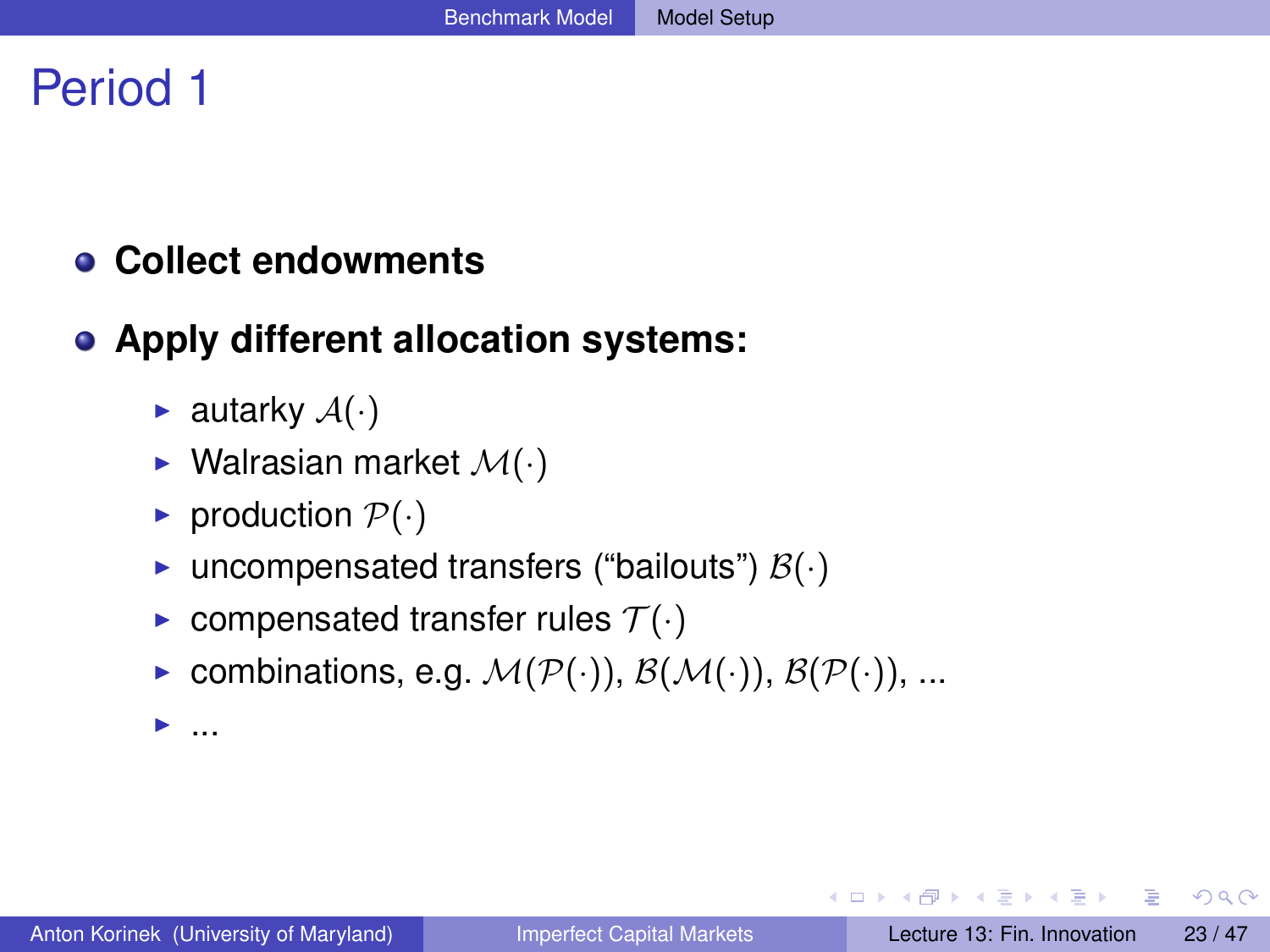## Period 2

#### **Bankers:**

- bankers have exclusive access to intermediation technology
- **•** financial friction in period 2 prevents borrowing/lending
- bankers convert financial wealth into capital  $k_s = w_{bs}$  $\rightarrow$  financial wealth of banks is essential

**One-Period Firms** (zero profit, owned by bankers):

- Cobb-Douglas production function  $F(k,\ell) = A k^{\alpha}\ell^{1-\alpha}$
- hire capital and labor at marginal product

## **Households:**

- supply  $\ell = 1$  unit of labor at market wage  $\omega$
- consume at end of period

$$
V_h(w_s) = u(w_{hs} + \omega_s) = u(w_{hs} + (1 - \alpha)Ak_s^{\alpha})
$$
  

$$
V_b(w_s) = u(\alpha Ak_s^{\alpha})
$$

в

<span id="page-23-0"></span> $\Omega$ 

4 0 8 4 6 8 4 9 8 4 9 8 1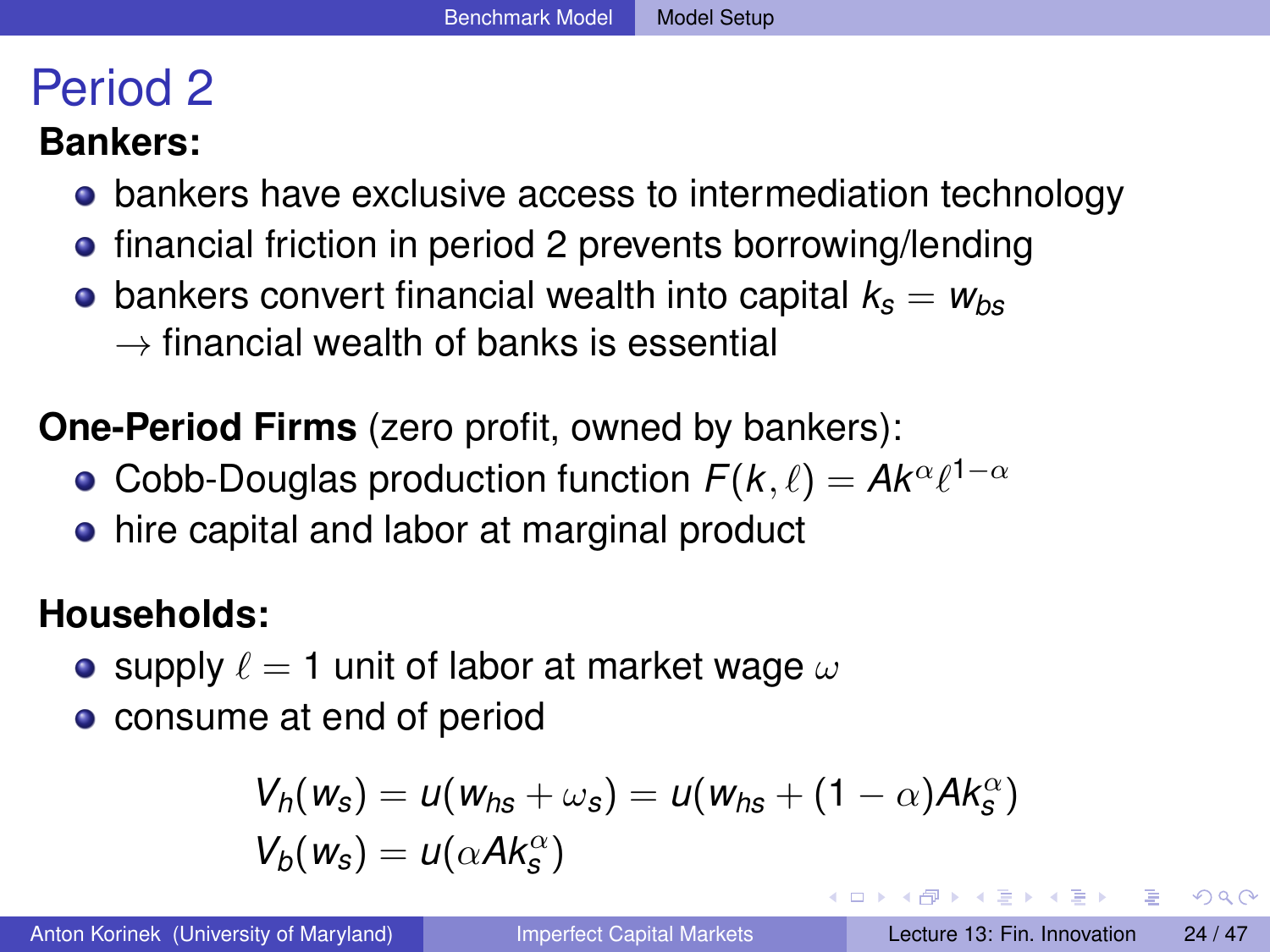## Autarky

#### **Autarky equilibrium:**

- Beginning-of-period 2 wealth = endowment
- $\mathsf{B}$ anker utility is  $\mathsf{U}_{b}^{\mathcal{A}}=\mathsf{E}[V_{b}(w_{s})]=\mathsf{E}[u(\alpha\mathcal{A}e_{bs}^{\alpha})]$
- $H$ ousehold utility  $U_h^{\mathcal{A}} = E[V_h(w_s)] = E[u(e_{hs} + (1-\alpha)Ae_{bs}^{\alpha})]$

 $\equiv$ 

<span id="page-24-0"></span> $\Omega$ 

イロト イ押ト イヨト イヨト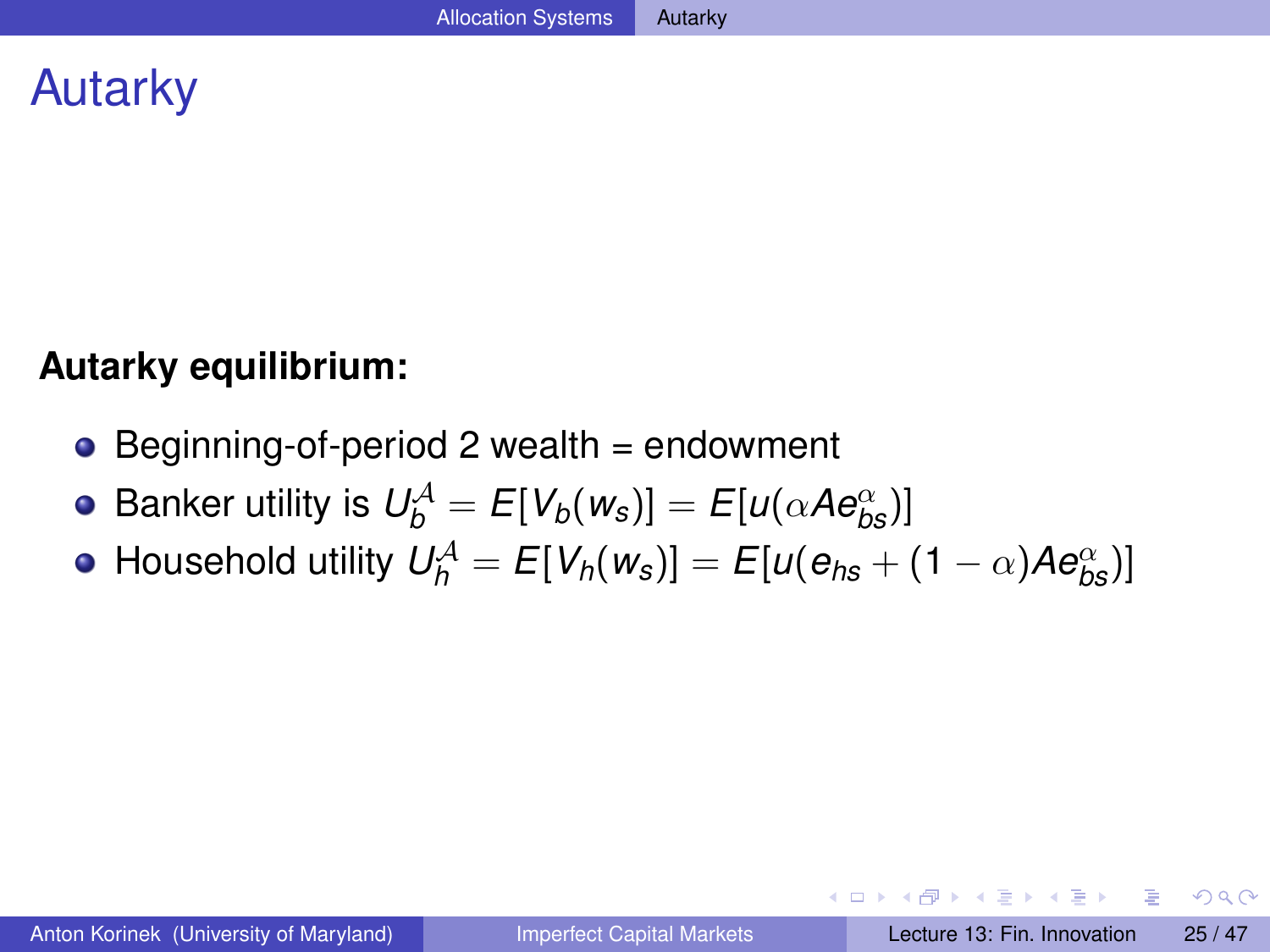## Autarky

## **Autarky equilibrium in Modified Edgeworth box**



E

<span id="page-25-0"></span> $299$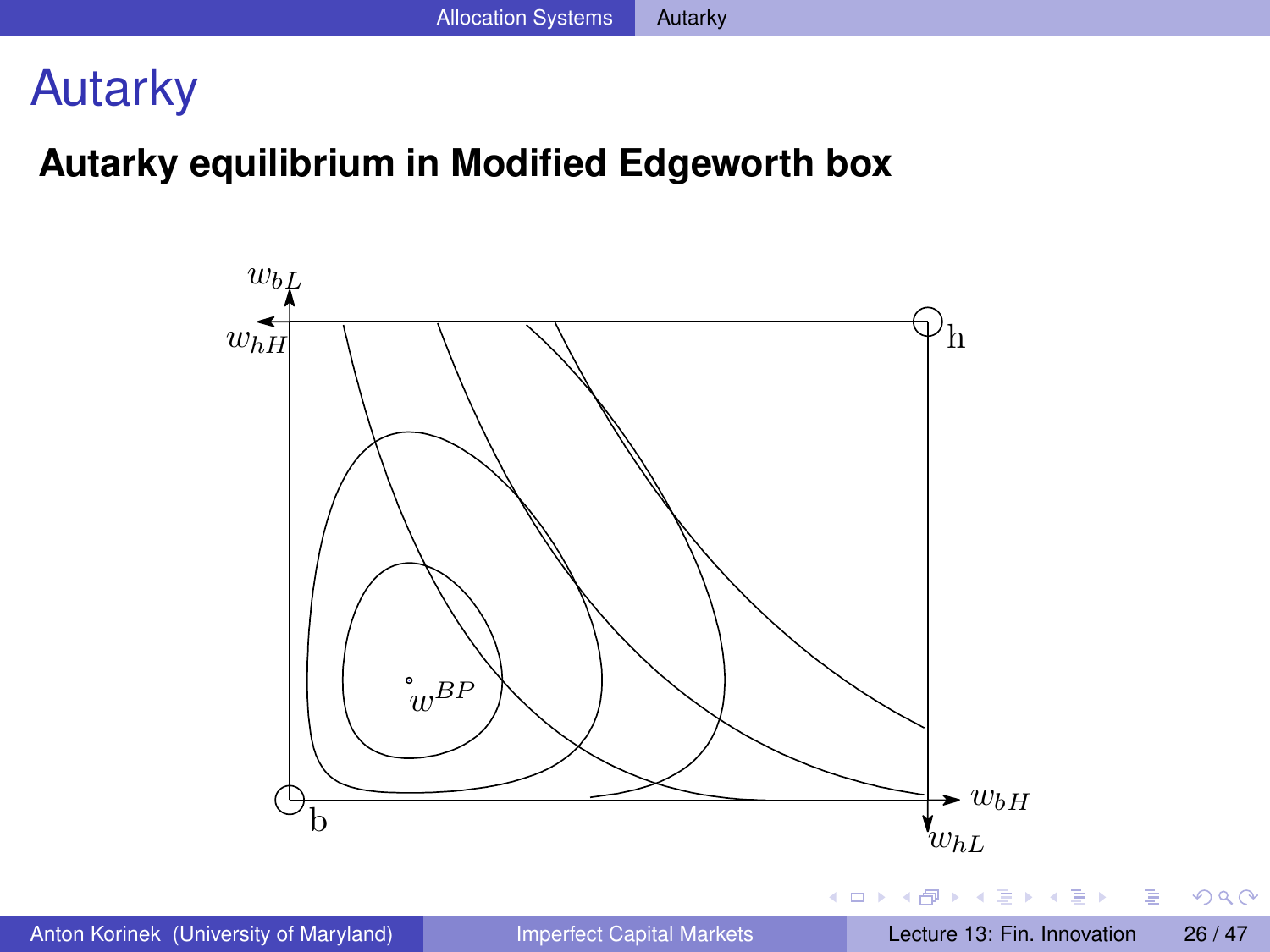## Walrasian Market

## **Introduce Walrasian market to trade across**  $s = L, H$  in period 1:

- $\bullet$  each agent demands  $w_{is}$  state *s* goods at price  $p_s$ (define  $p_H = 1$  numeraire)
- optimality conditions of bankers and households imply

$$
MRS_b = \frac{V_b'(w_{bH})}{V_b'(w_{bL})} = \frac{1}{p_L} = \frac{V_h'(w_{H})}{V_h'(w_{L})} = MRS_h
$$

resulting levels of utility  $\mathit{U}^{\mathcal{M}}_{b}$  and  $\mathit{U}^{\mathcal{M}}_{h}$ 

<span id="page-26-0"></span> $\Omega$ 

イロメ イ何 メラモ メラメー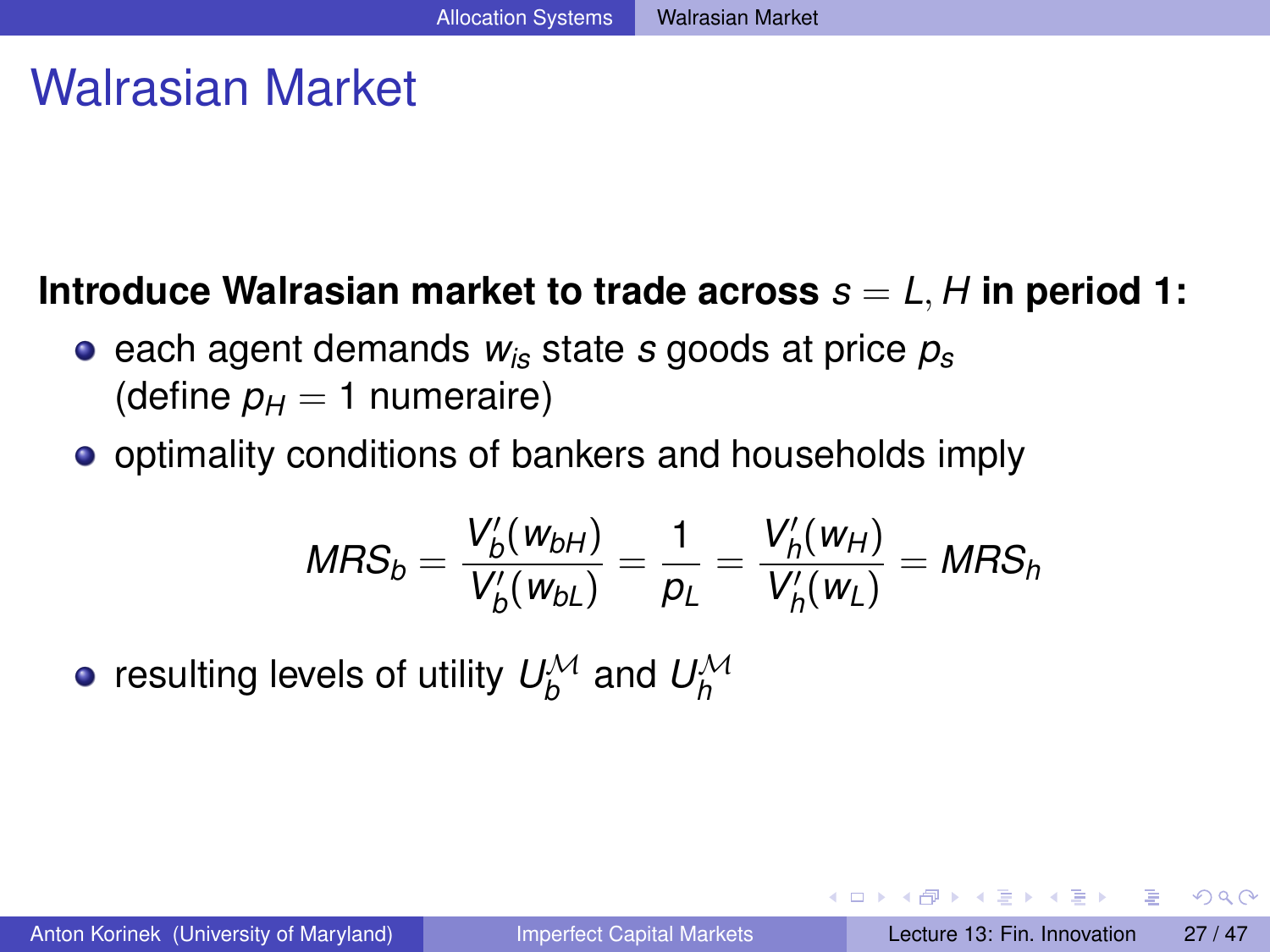## Walrasian Market

# **Decentralized Equilibrium:** trade  $w_{bs}^{\mathcal{M}}$  units



<span id="page-27-0"></span> $QQ$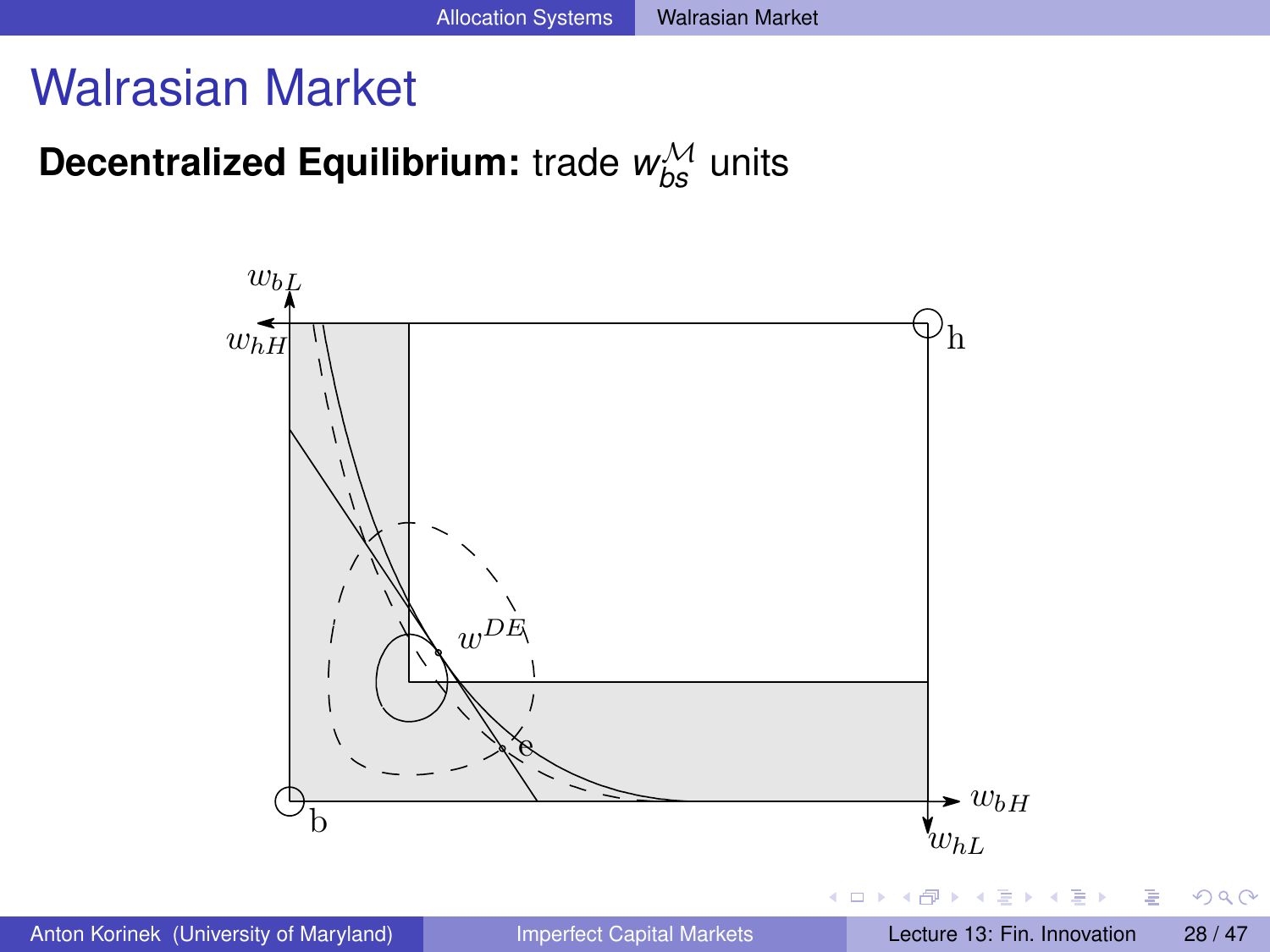## Transfer Allocation

#### **Transfers:**

- assume no markets are open in period 1
- observe that ∂ω/∂*k* > 0, at  $k = 0$ ,  $\partial \omega / \partial k = \infty$

## Lemma (Pareto-Improving Bailouts)

*A planner who maximizes household welfare finds it ex-post optimal to provide transfers to bankers as long as*  $k < \hat{k}$  *which is defined by* 

$$
F_{kl}(\hat{k},1) = \alpha(1-\alpha)A\hat{k}^{\alpha-1} = 1
$$

<span id="page-28-0"></span> $\Omega$ 

イロト イ押 トイラト イラト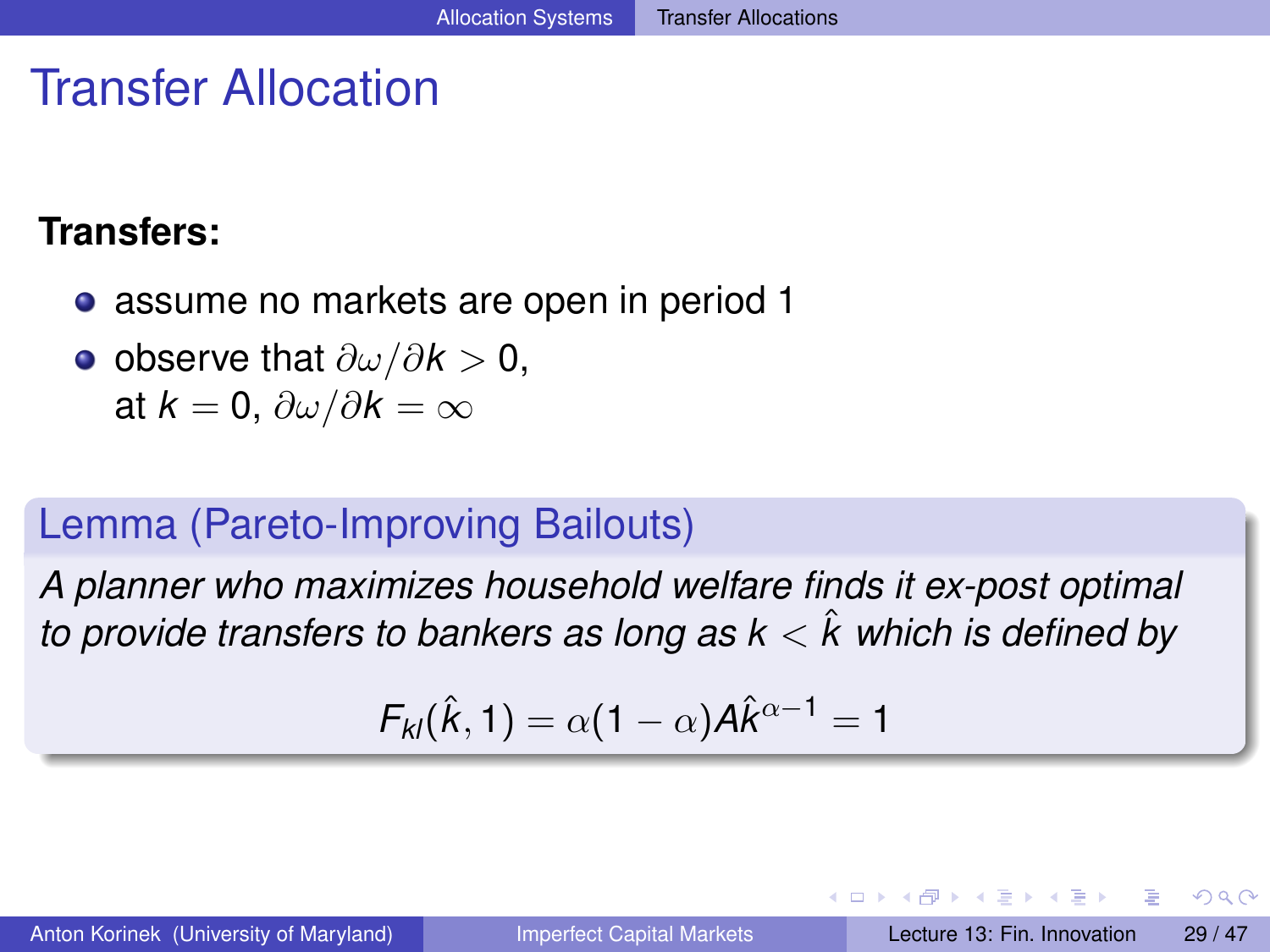## Transfer Allocation

## **Transfers:**

- **•** For given  $w_{bs}$ , bankers receive a transfer  $t_s = \hat{k} w_{bs}$ up to a maximum  $\bar{t} = w_{he}$
- $\rightarrow$  floor to banker utility  $V_b(\hat{k})$
- $\rightarrow$  utility of consumers increased  $V_h(w_{hs} - t_s + (1 - \alpha)A\hat{k}^{\alpha}) > V_h(w_{hs})$

## Lemma (Pareto-Improving Bailout)

*A bailout rule that ensures k<sup>s</sup>* ≥ ˆ*k leads to an ex-post Pareto improvement.*

<span id="page-29-0"></span> $\Omega$ 

イロ トラ 河 トラ モ トラ モ ト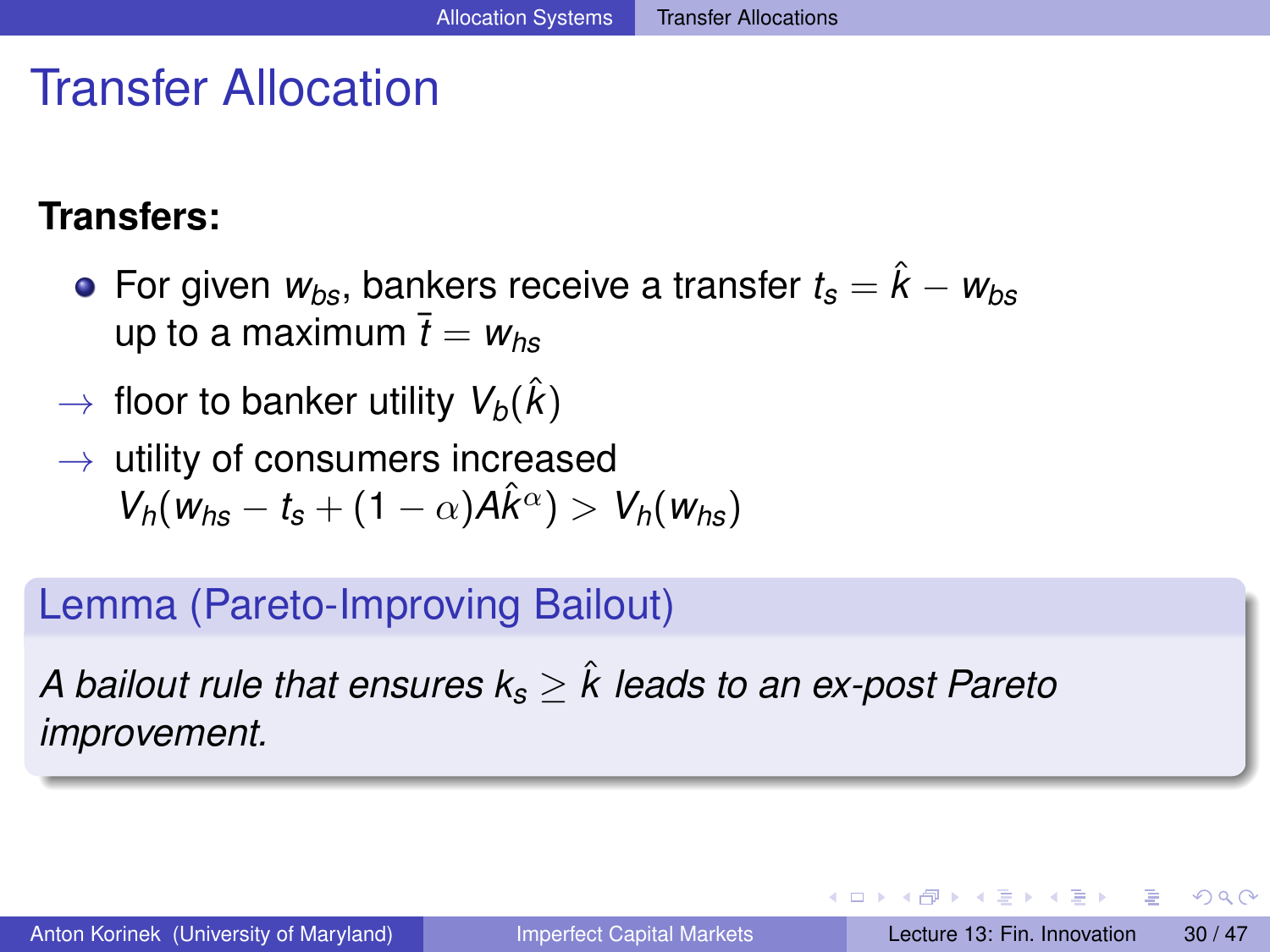## Uncompensated Transfers

## **Bailout Transfer Rule** with  $\hat{k}$



<span id="page-30-0"></span> $QQ$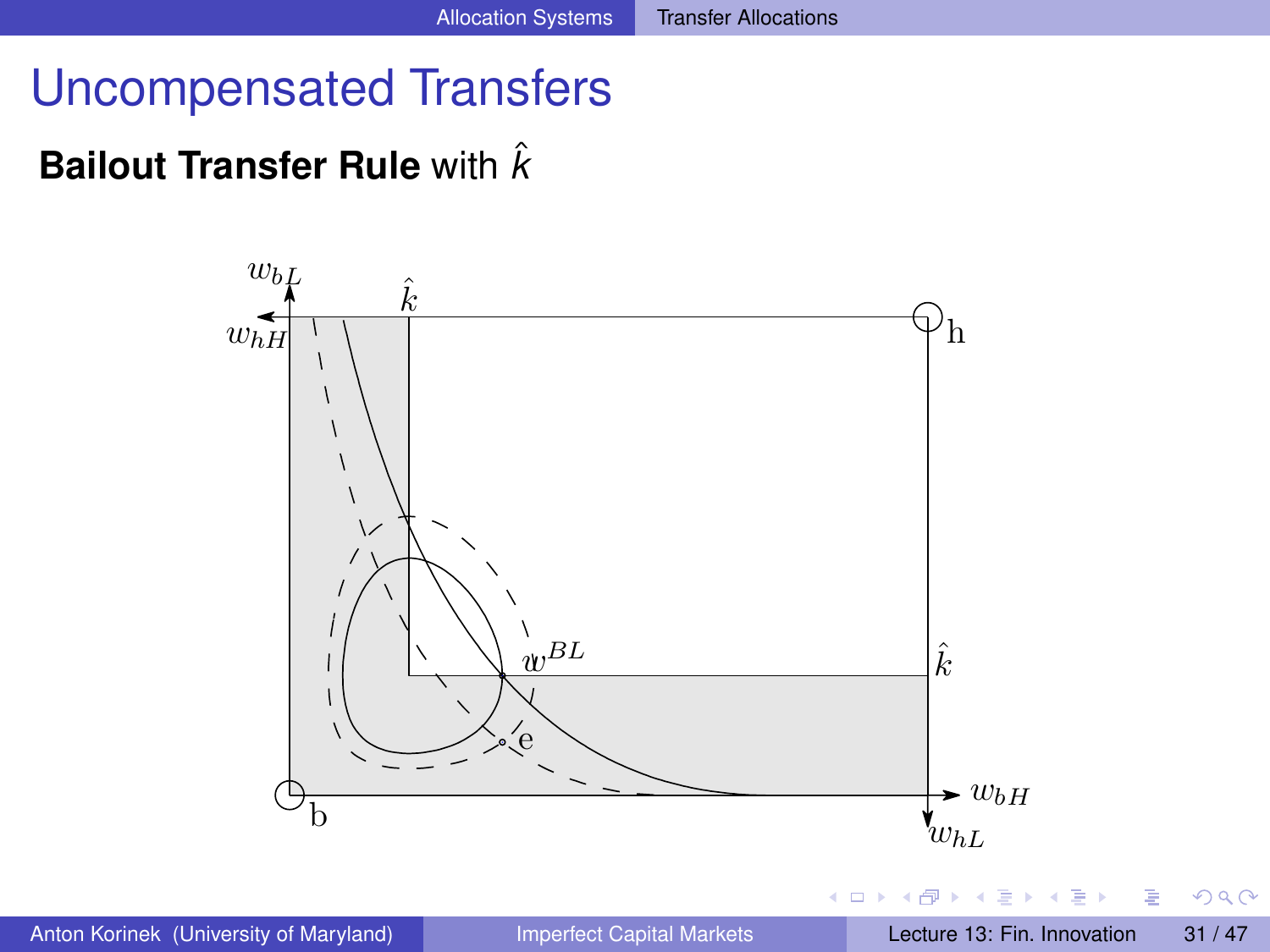# Combining Walrasian Market and Transfers

Assume a Walrasian market *followed by* a transfer rule ˆ*k* (and assume households cannot commit not to bail out)

Focus on symmetric equilibria

Banker can follow two strategies:

- **Insurance regime:** trade in the market to optimally insure
- <sup>2</sup> **Rent extraction regime:** trade to maximize transfers

 $\rightarrow$  choose strategy that maximizes utility

**Note:** insurance regime replicates the DE allocation

<span id="page-31-0"></span> $\Omega$ 

イロメ イ何 メラモメラ モメー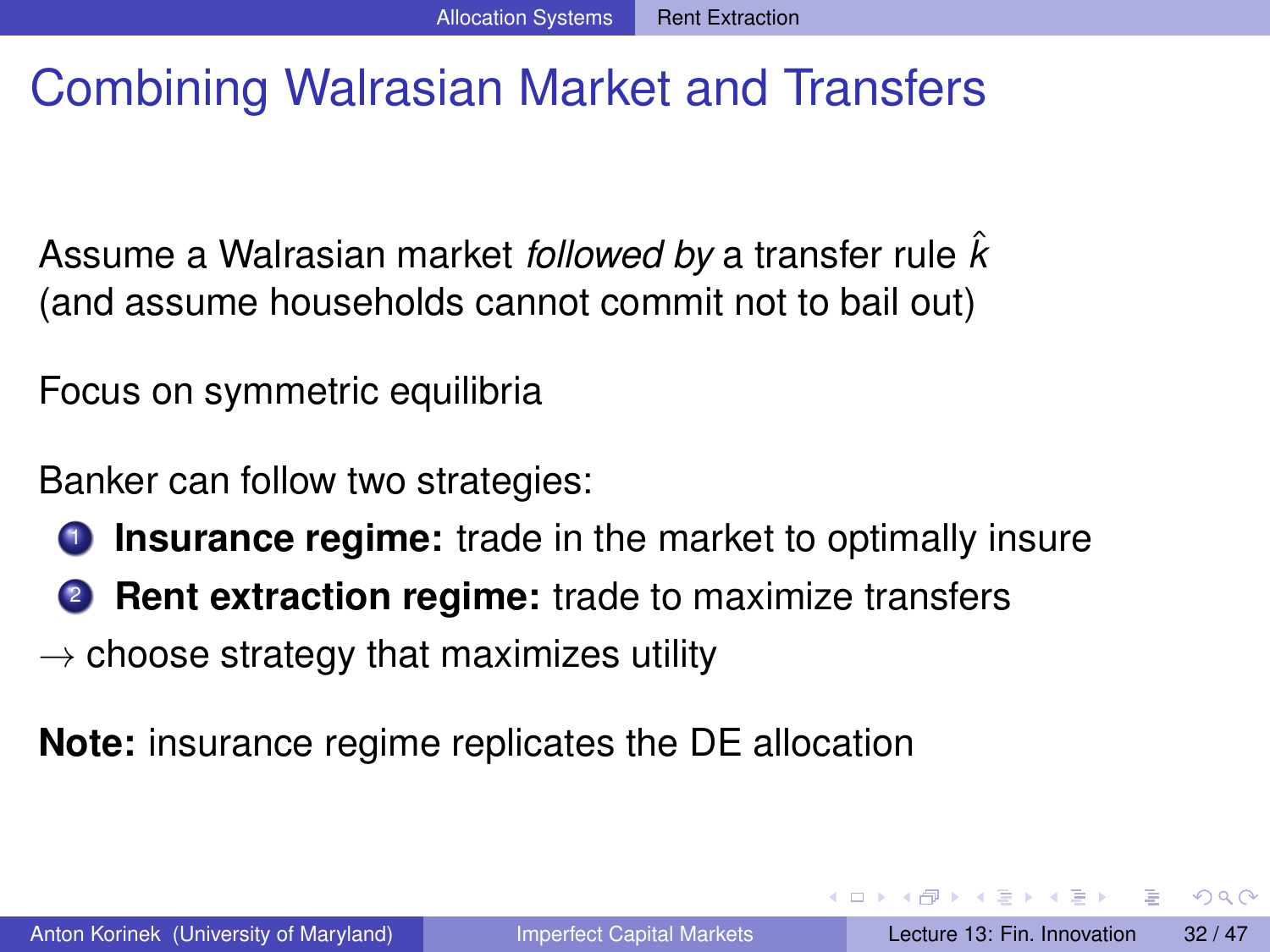# Combining Walrasian Market and Transfers **Rent Extraction Regime:**

Bankers have incentive to sell claims against state *L*:

- until the endowment of households is exhausted  $(W_{bH}, W_{bH}) = (e + e_{H}, 0)$
- at the prevailing market price  $\rho^{RE}_L = \frac{V'_h(e+e_L-\hat{k})}{V'_h(0)}$  $V_h'(0)$
- and obtain utility  $U_b^{RE} = \pi V_b(\hat{k}) + (1 \pi)V_b(e + e_H)$

## Proposition (Rent Extraction)

*1. Bankers choose the rent extraction regime if*  $U_b^{BE} > U_b^{DE}$ *.* 

*2. The rent extraction regime is more likely the lower (i) banker endowment, (ii) the probability* π *of state L and (iii) the higher the endowment e of households*

*3. In the rent extraction regime, bankers increase period 2 output volatility and the risk premium pL.*

<span id="page-32-0"></span>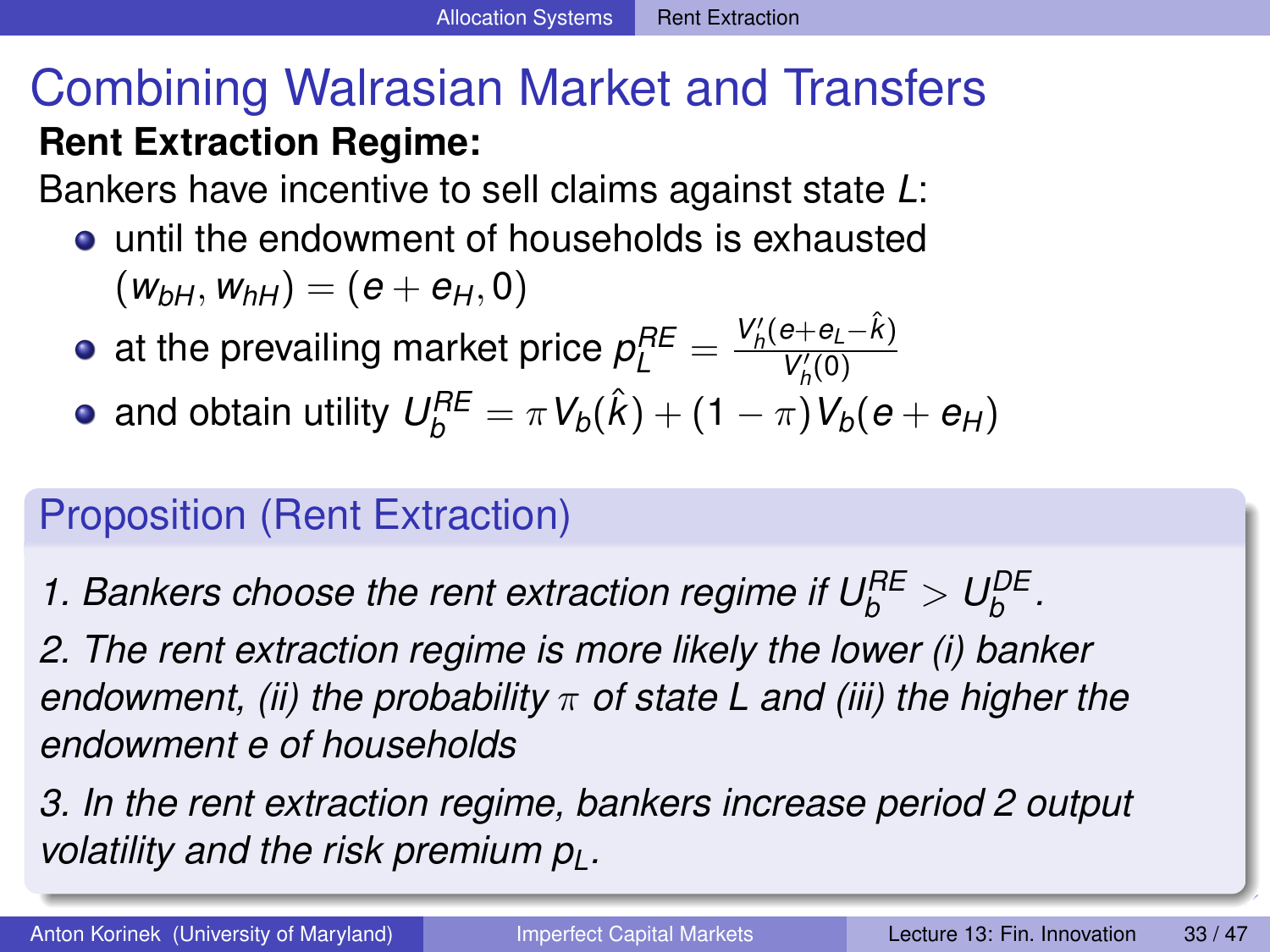## Rent Extraction

#### **Rent Extraction Equilibrium**



Þ

<span id="page-33-0"></span> $QQ$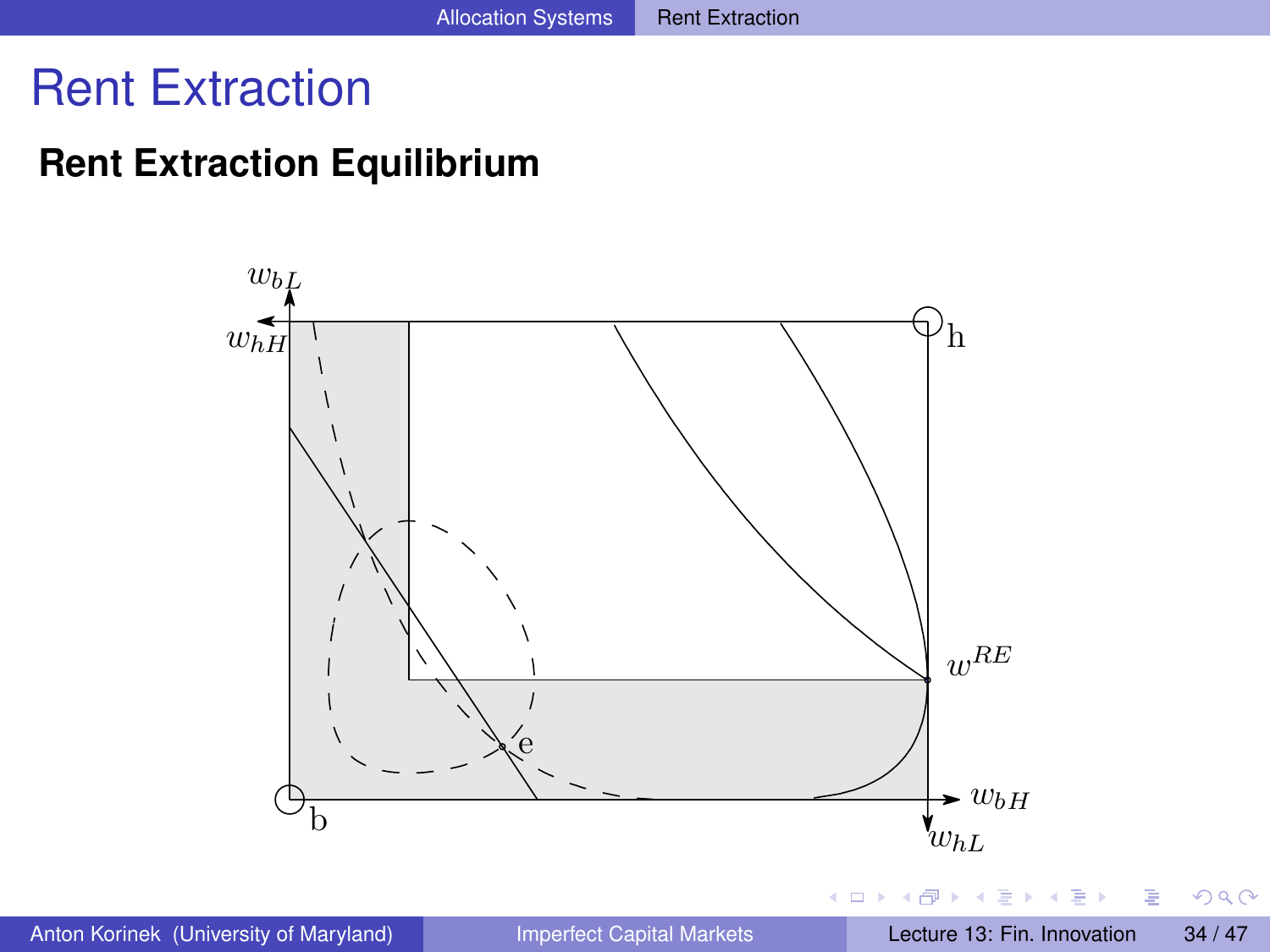## Rent Extraction

#### **Rent Extraction Equilibrium (zoomed out)**



<span id="page-34-0"></span> $QQ$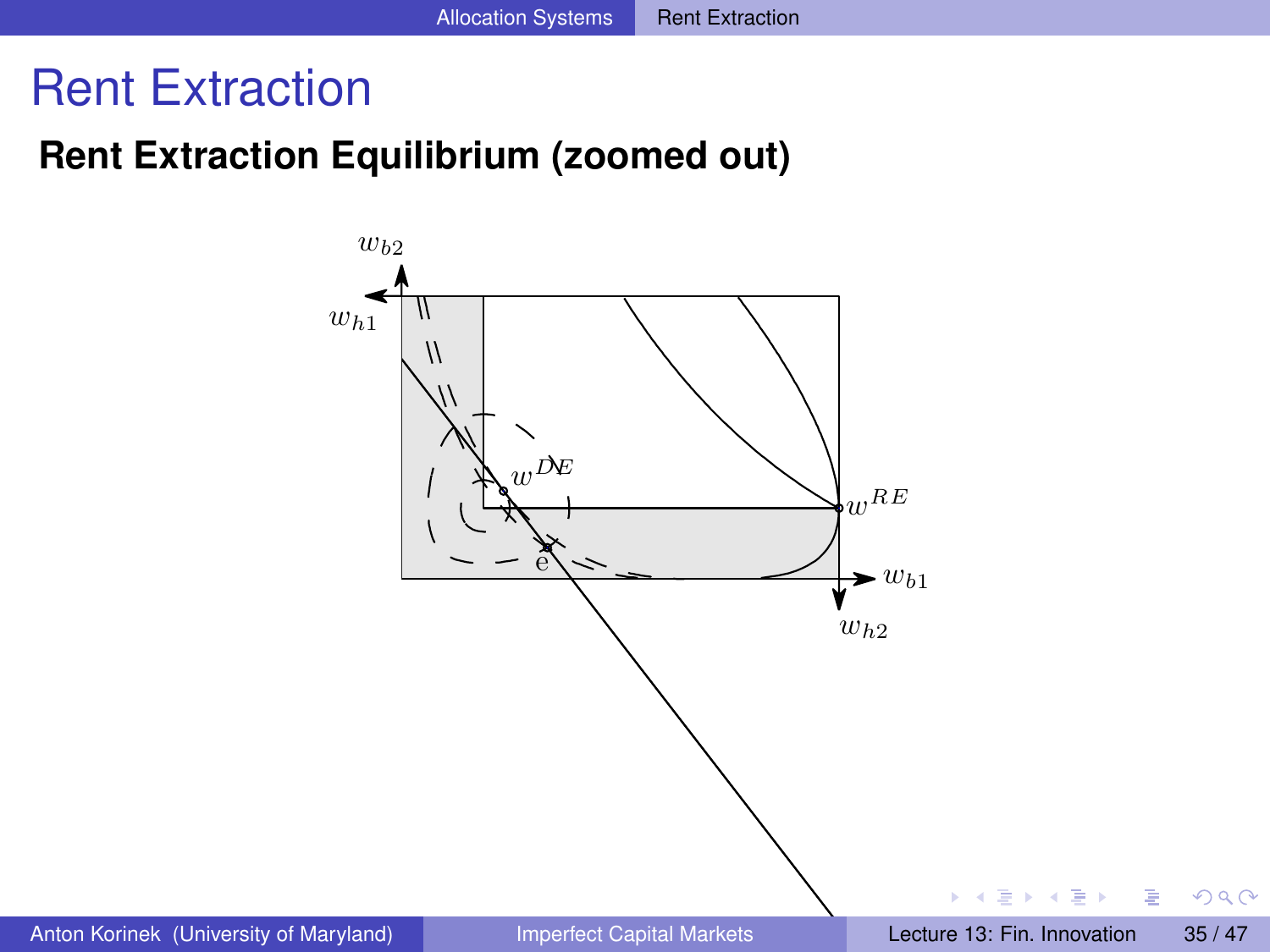# Mixed Strategy Rent Extraction

Note: symmetric equilibrium leaves money on the table

## **Mixed-Strategy Equilibrium:**

Bankers may find it optimal to split into two groups

- **1** group  $\sigma = L$  of mass  $n_l$  extracts transfers in state  $s = L$
- **2** group  $\sigma = H$  of mass  $n_H$  extracts transfers in state  $s = H$

In mixed strategy equilibrium,

- rent extraction such that  $w_b(L) = (\hat{k}, e + e_L \hat{k} \cdot n_H/n_I)$  and  $w_b(H) = (e + e_H - \hat{k} \cdot n_L/n_H, \hat{k})$  whereas  $w_h = (0, 0)$
- masses  $n_l$  and  $n_H$  are chosen such that  $U_{b(l)} = U_{b(H)}$

## Proposition (Mixed Strategy Rent Extraction)

*In a mixed strategy rent extraction equilibrium bankers bet with each other and with households to extract the maximum possible surplus in all states of nature.*

<span id="page-35-0"></span>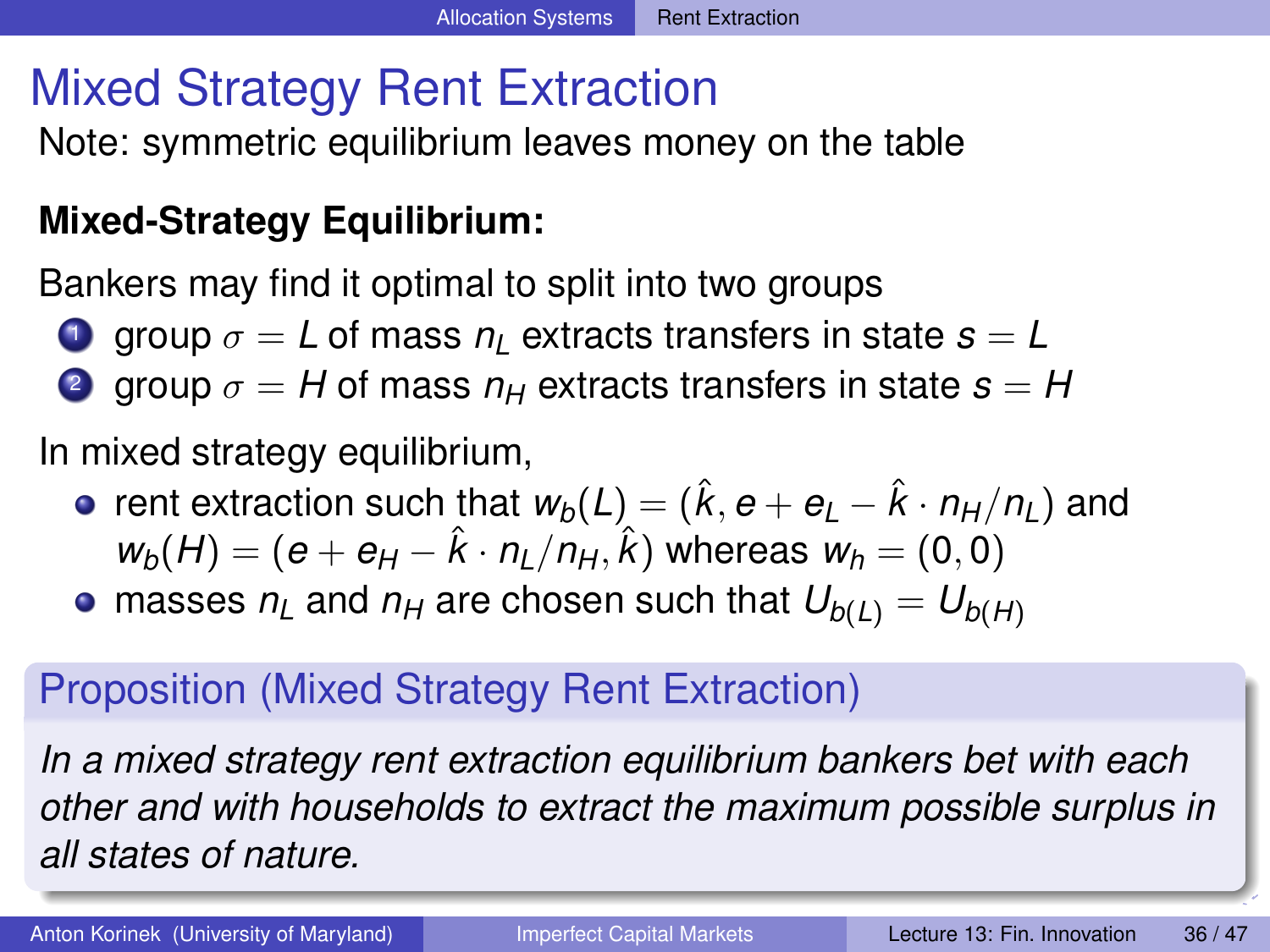## Market Structure and Financial Innovation

Assume bankers can create market between *s* = *L*, *H* at a fixed cost *f* (see e.g. Allen and Gale, 1988, 1991)

## Proposition (Financial Innovation for Rent Extraction)

*Bankers are willing to pay a higher fixed cost f to create a market if they do so for rent extraction than if they do so for insurance.*

Note: financial innovation directed at creating an arbitrage opportunity

- bailout  $\approx$  Arrow-Debreu security at zero (underpriced) cost
- traded securities sell at a positive price
- $\rightarrow$  modern financial markets extremely efficient at arbitrage

<span id="page-36-0"></span> $\Omega$ 

イロト イ押 トイラト イラト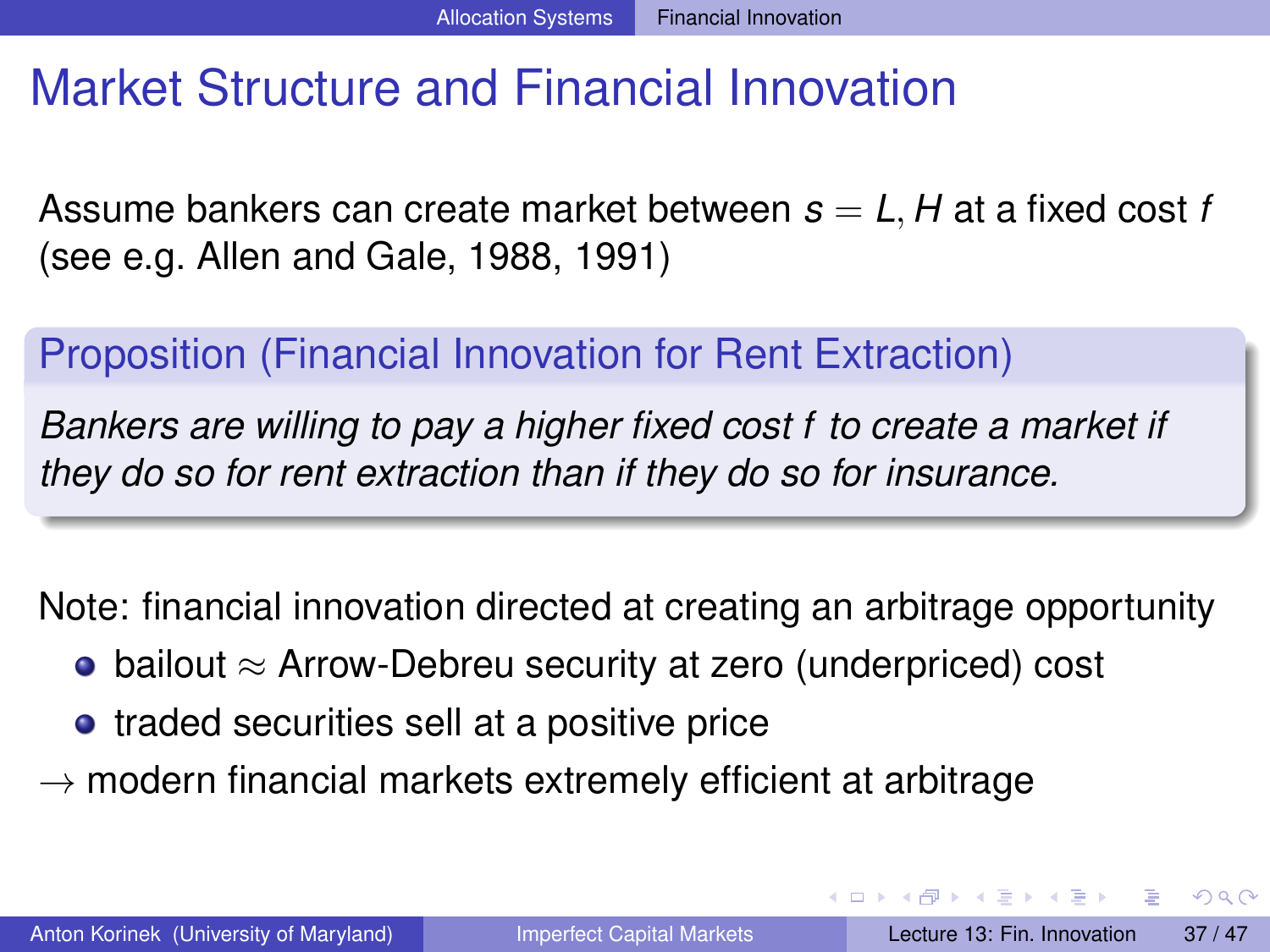# Market Structure and Financial Innovation

Proposition (Incentives for Beneficial Innovation)

*If a market to insure a given state of nature does not exist, bailouts reduce the incentives of bankers to create a market.*

Intuition:

- bailouts are substitutes for markets
- **•** less incentive to create a market if substitute already exists
- $\rightarrow$  bailouts increase incentives for "bad" innovation  $\rightarrow$  reduce incentives for "good" innovation

<span id="page-37-0"></span> $\Omega$ 

**All The South The**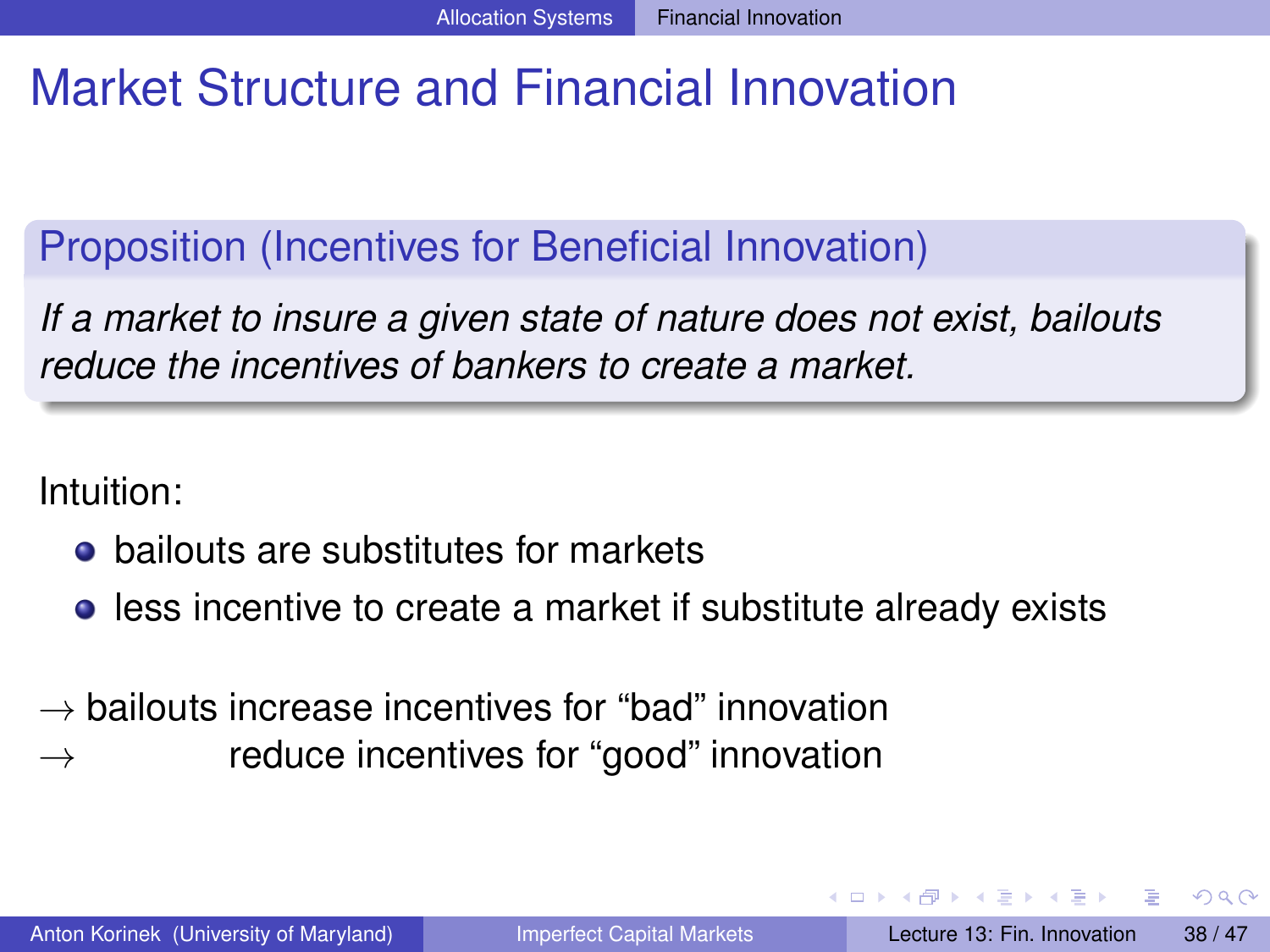# Production Economy

## **Allow bankers access to production technology:**

- concave production possibilities frontier  $G(e_{bl}, e_{bH}) = 0$
- only bankers have access to technology
- $\bullet$  in optimal allocation, bankers pick  $(e_{bL}, e_{bH})$  s.t.

$$
\mathit{MRT}_b = \frac{V_b'(e_{bL})}{V_b'(e_{bH})} = \frac{\pi}{1-\pi}
$$

expected level of profits  $U_b^{\mathcal{P}}$  and of household utility  $U_h^{\mathcal{P}}$ 

## **Combining PPF and Walrasian market:**

**o** optimality implies

$$
MRT_b = MRS_b = \frac{V_b'(e_{bL})}{V_b'(e_{bH})} = p_L = \frac{V_h'(w_{hL})}{V_h'(w_{hH})} = MRS_h
$$

expecte[d](#page-37-0) level of profi[t](#page-38-0)s  $U^{\mathcal{MP}}_b$  $U^{\mathcal{MP}}_b$  $U^{\mathcal{MP}}_b$  $U^{\mathcal{MP}}_b$  and of hou[seh](#page-37-0)[ol](#page-39-0)d [u](#page-38-0)[ti](#page-39-0)[li](#page-37-0)t[y](#page-39-0)  $U^{\mathcal{MP}}_{h_{\mathbb{R}}}$ 

<span id="page-38-0"></span> $\Omega$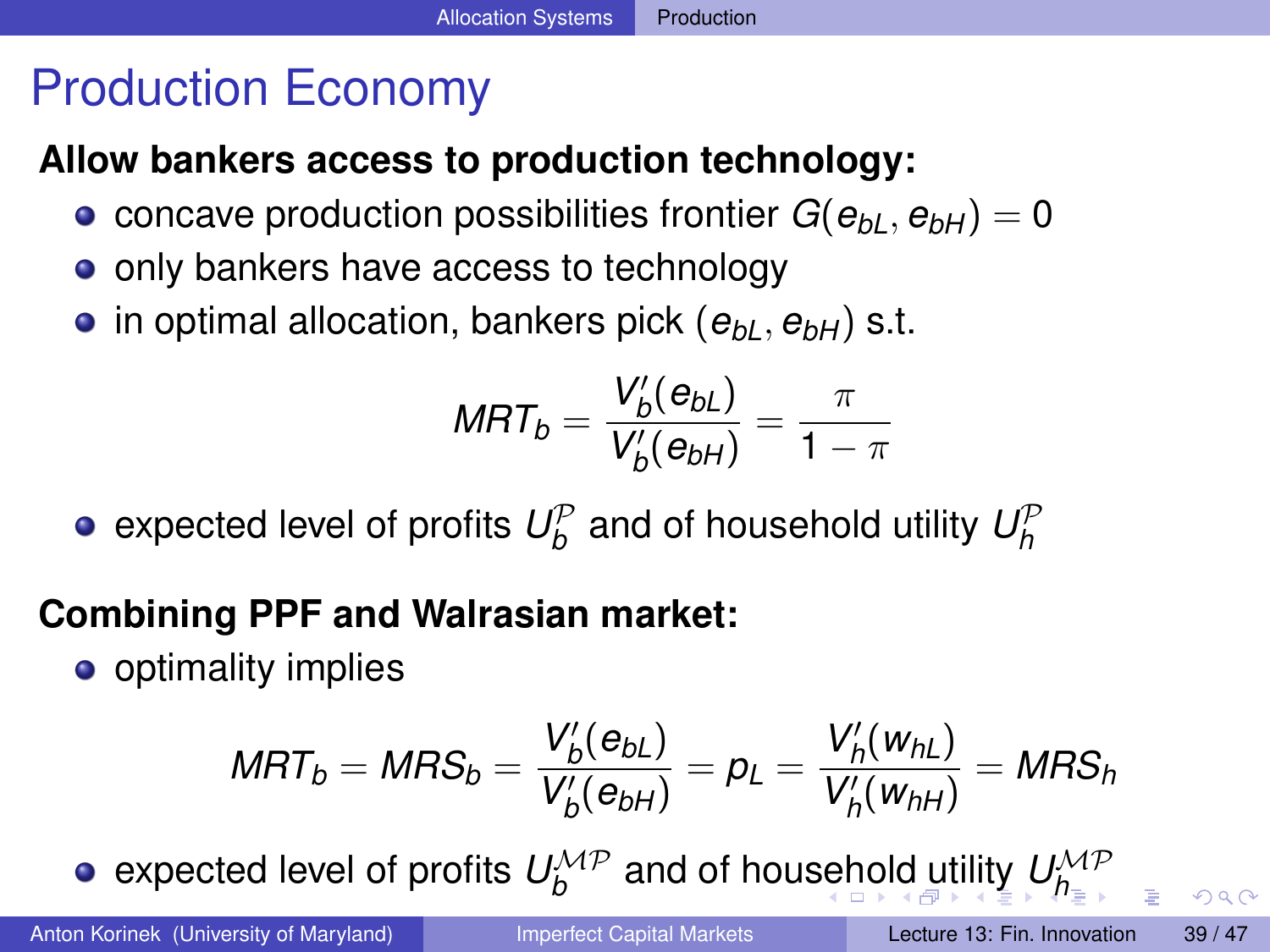## Production Economy

#### **Production Economy – Insurance Regime**



<span id="page-39-0"></span> $QQ$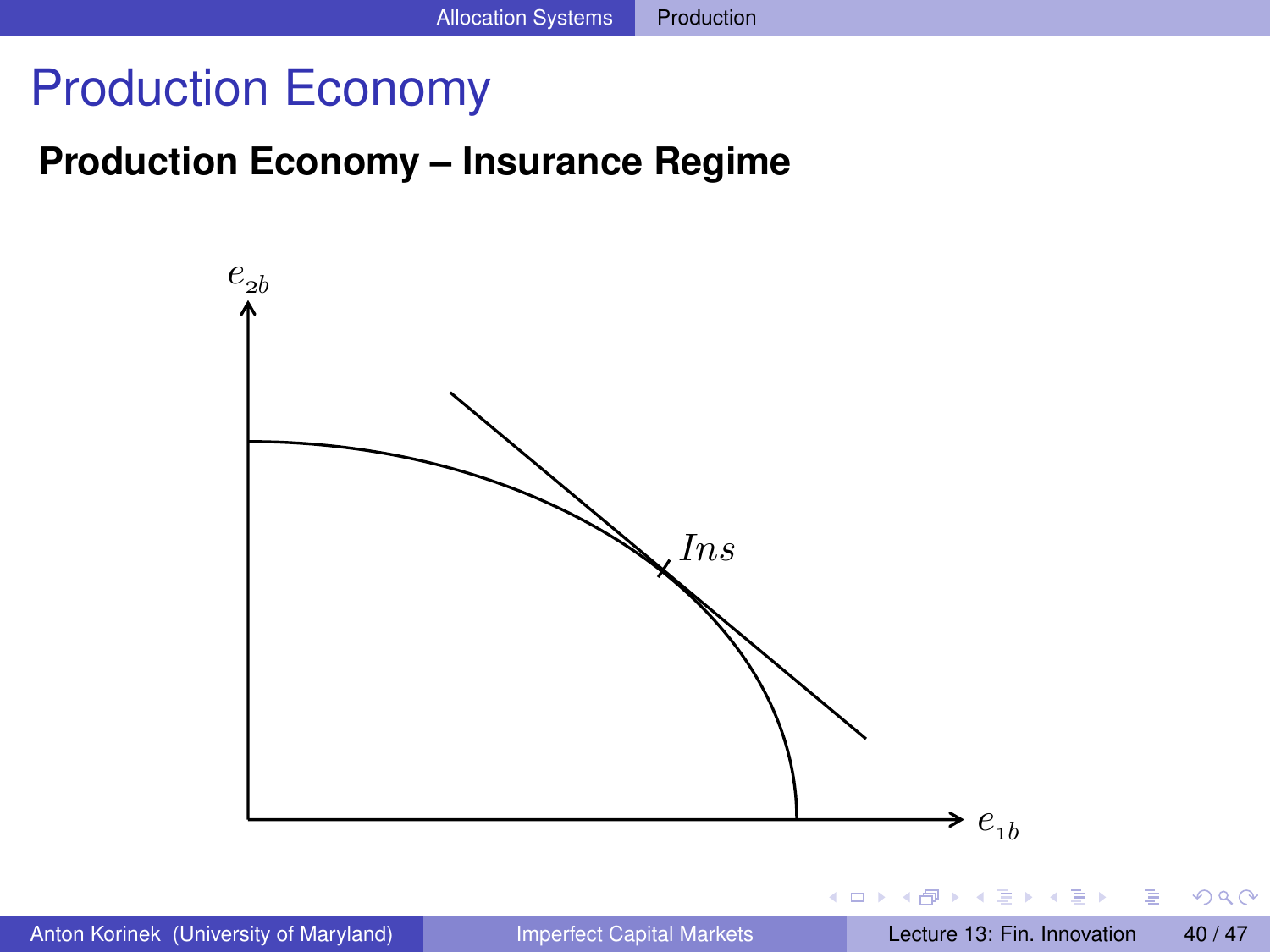## Production Economy

#### **Production Economy – Rent Extraction Regime**

<span id="page-40-0"></span>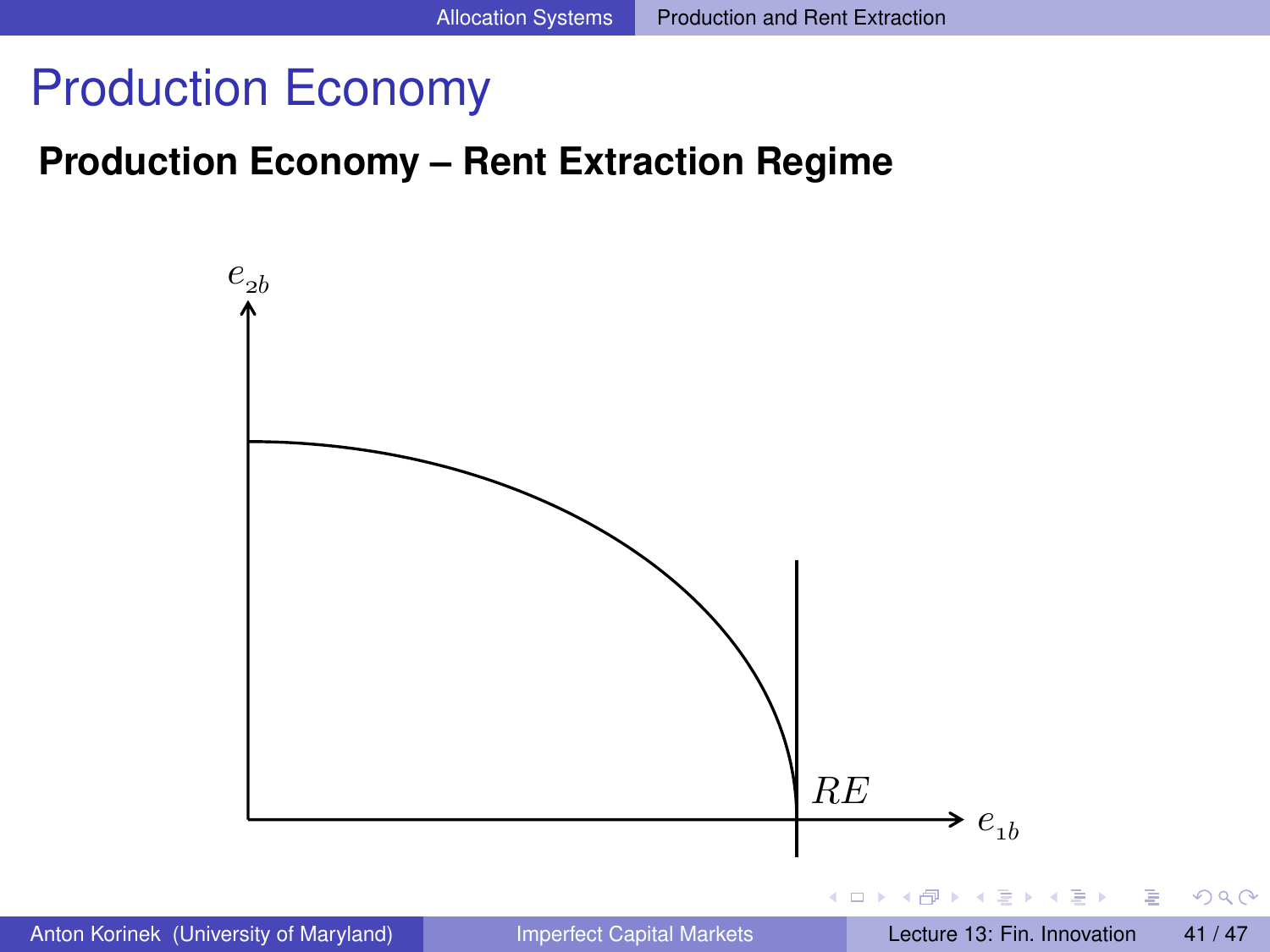# Rent Extraction with Production

Assume bankers face a concave PPF  $F(e_{bl}, e_{bH})$ 

## Proposition (Rent Extraction with Production)

*1. In a symmetric rent extraction equilibrium, bankers choose an endowment*  $e_l = 0$  *to maximize*  $e_H$ *.* 

*2. In a mixed-strategy rent extraction equilibrium, bankers reduce aggregate wealth in both states of nature.*

 $\rightarrow$  massively negative NPV production takes place

Example: housing bubble

<span id="page-41-0"></span> $\Omega$ 

4 0 8 4 6 8 4 9 8 4 9 8 1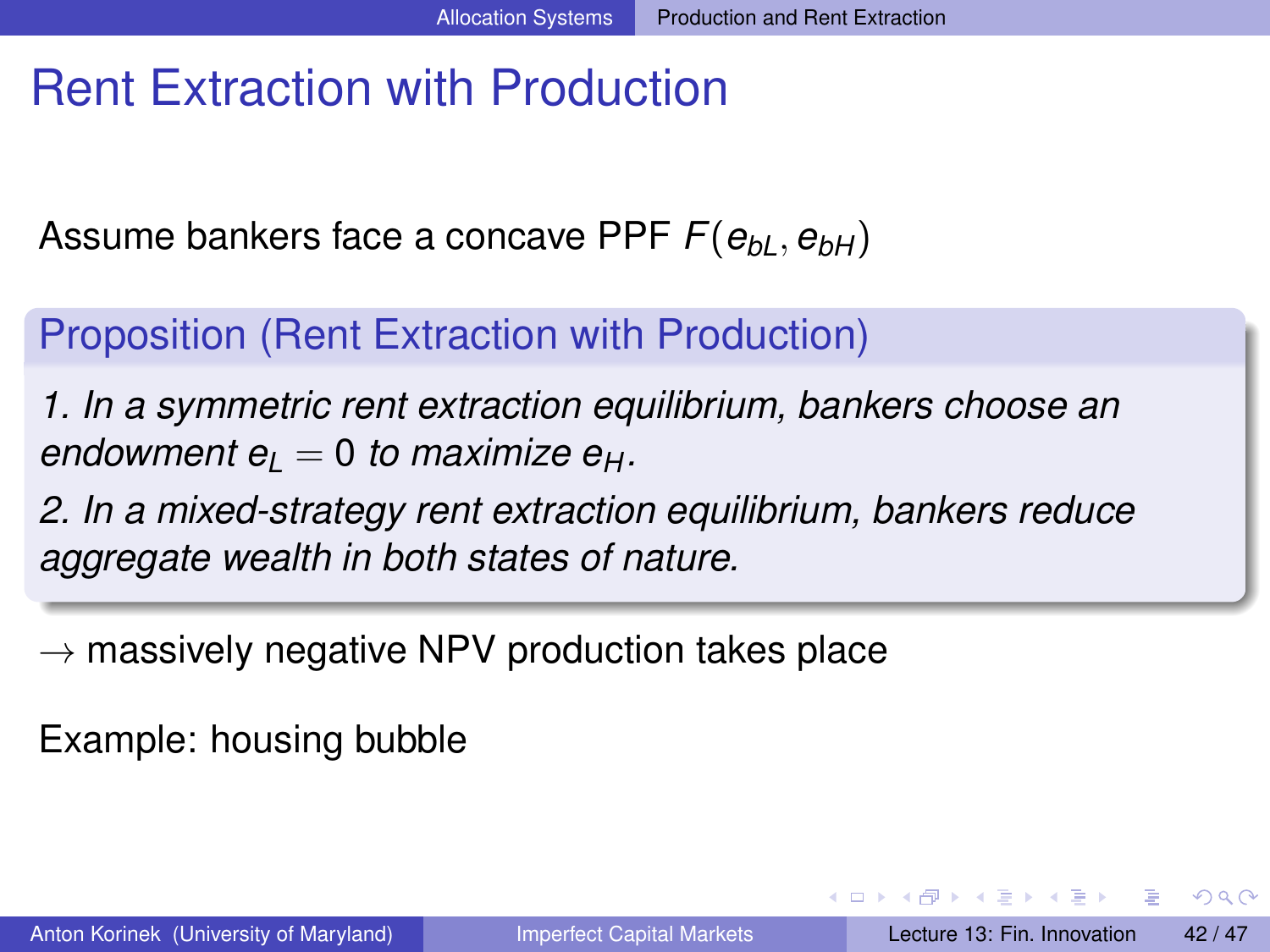# Policy Measures against Rent Extraction

## **Categories:**

- Taxes/regulation on state-contingent trades
	- $\rightarrow$  very difficult to fine-tune
- **o** Limits on financial innovation
- **o** Limits on bailouts:
	- $\triangleright$  expropriation: impose losses on owners
		- → ensures owners do no receive transfer bailout rents in state *L*
	- $\blacktriangleright$  limited liability: impose losses on claim holders
		- $\rightarrow$  ensures owners cannot shift rents into state  $H$

<span id="page-42-0"></span> $\Omega$ 

**All The South The**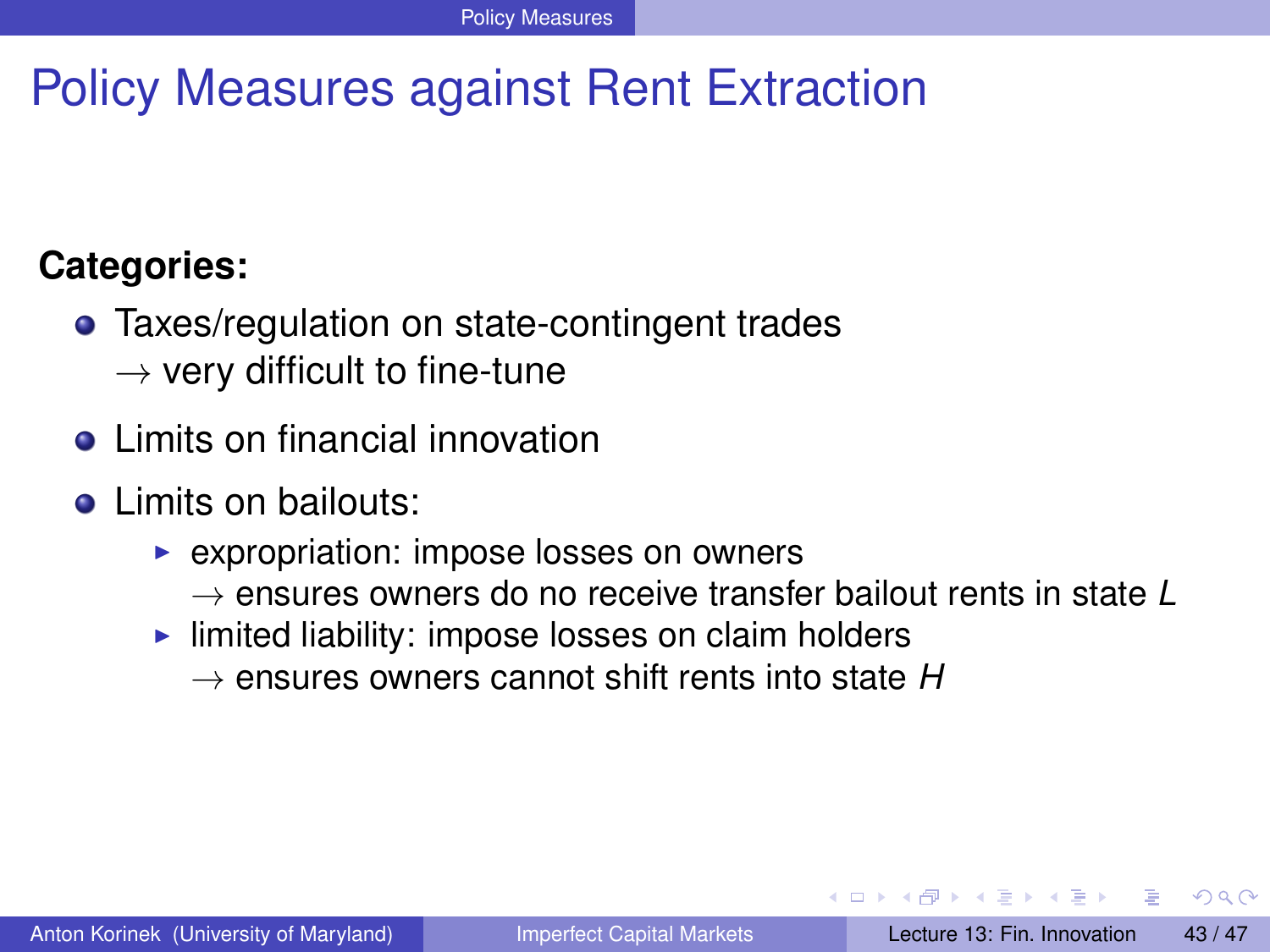# Taxes/Regulation

#### **Compensated Transfers**

Assume the planner provides ex-post Pareto-improving bailouts in state *L*) and imposes a compensatory transfer  $t_H = -\tau(t_I)$  in state *H* 

where 
$$
\tau(0) = 0
$$
 and  $\tau'(t_L) \ge 0$ 

 $\rightarrow$  households receive compensation for transfers

 $\rightarrow$  note:  $\tau(t_l) = p_l t_l$  replicates decentralized equilibrium

<span id="page-43-0"></span> $\Omega$ 

イロト イ押ト イヨト イヨトー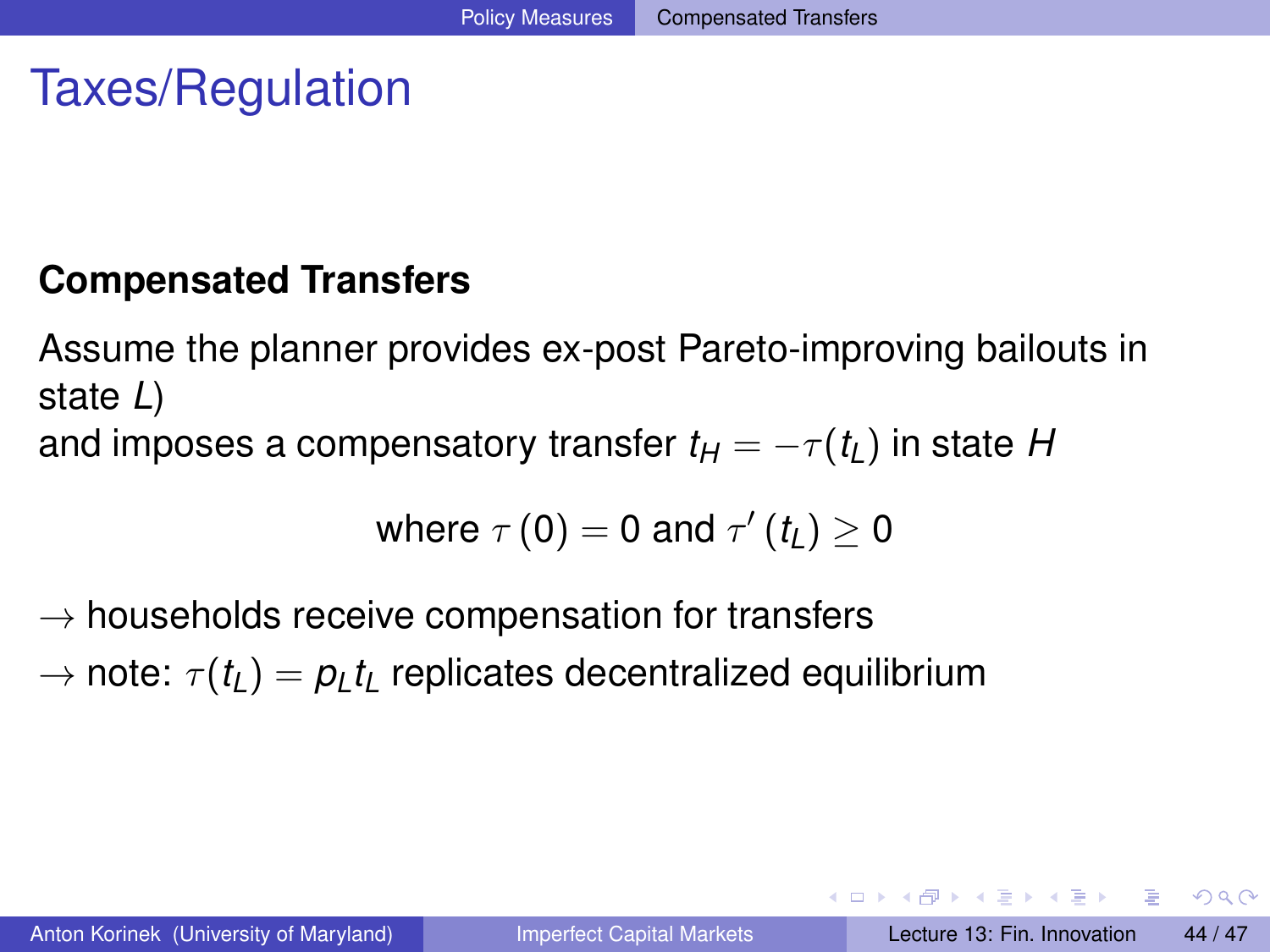## Compensated Transfers

## **Compensated Transfer Equilibrium**



<span id="page-44-0"></span> $QQ$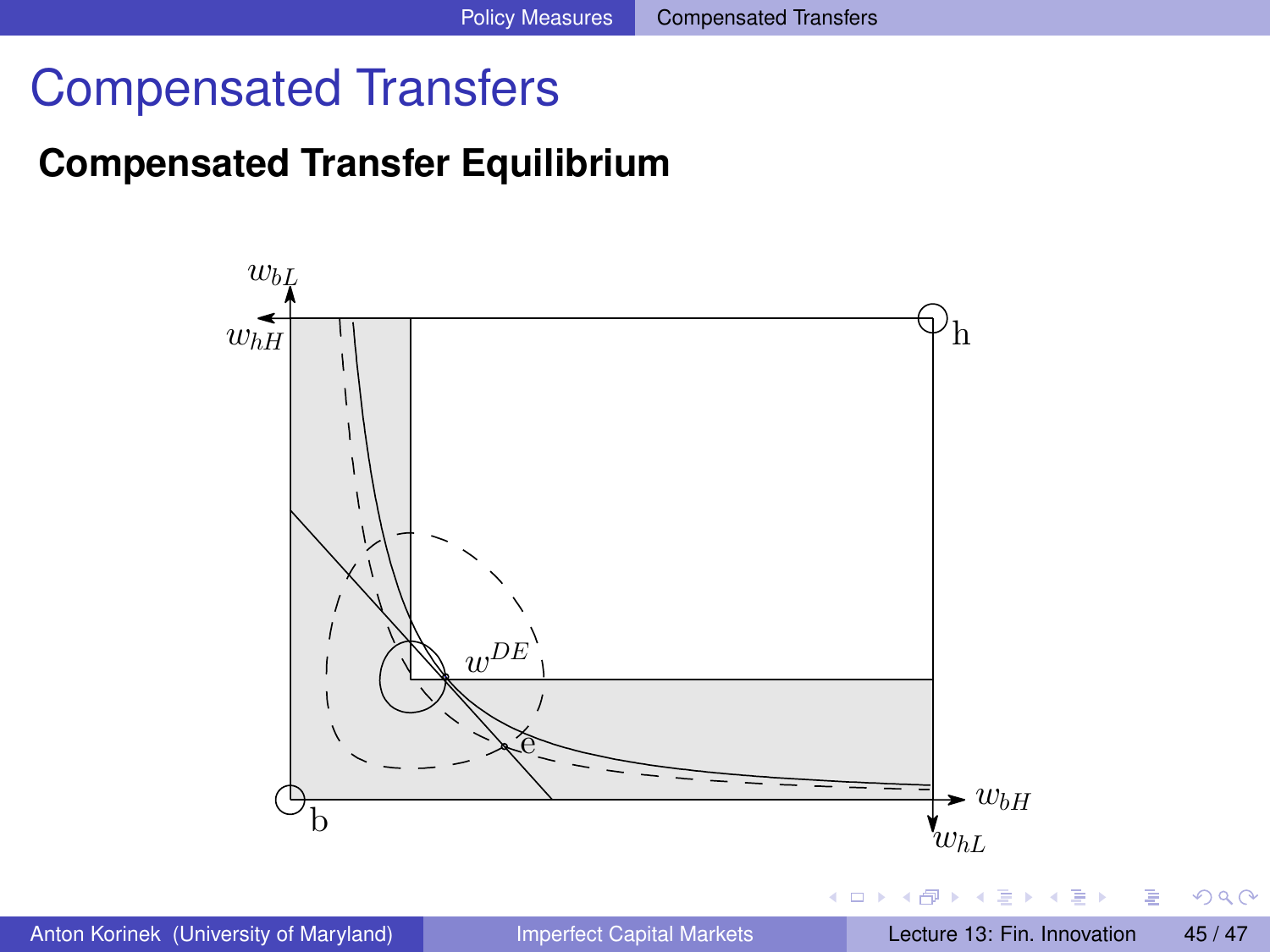# Market Equilibrium Under Compensated Transfers

Rent extraction can be counteracted by charging for expected transfers

- $\rightarrow$  find compensation rule  $\tau(t_L)$  to restore efficient equilibrium
- $\rightarrow$  financial regulation, tax policy, ...

## Corollary (Compensated Transfers)

*1. If the compensation rule*  $\tau$  *is such that*  $\tau' < \rho_L^{RE}$ , the rent extraction *equilibrium will prevail.*

2. If the compensation rule  $\tau$  satisfies  $\tau' \geq \rho_{\sf L}^{\sf RE}$  , the efficient *equilibrium can be restored.*

<span id="page-45-0"></span>Note:  $\tau' < \rho_L^{RE}$  creates an "arbitrage" opportunity